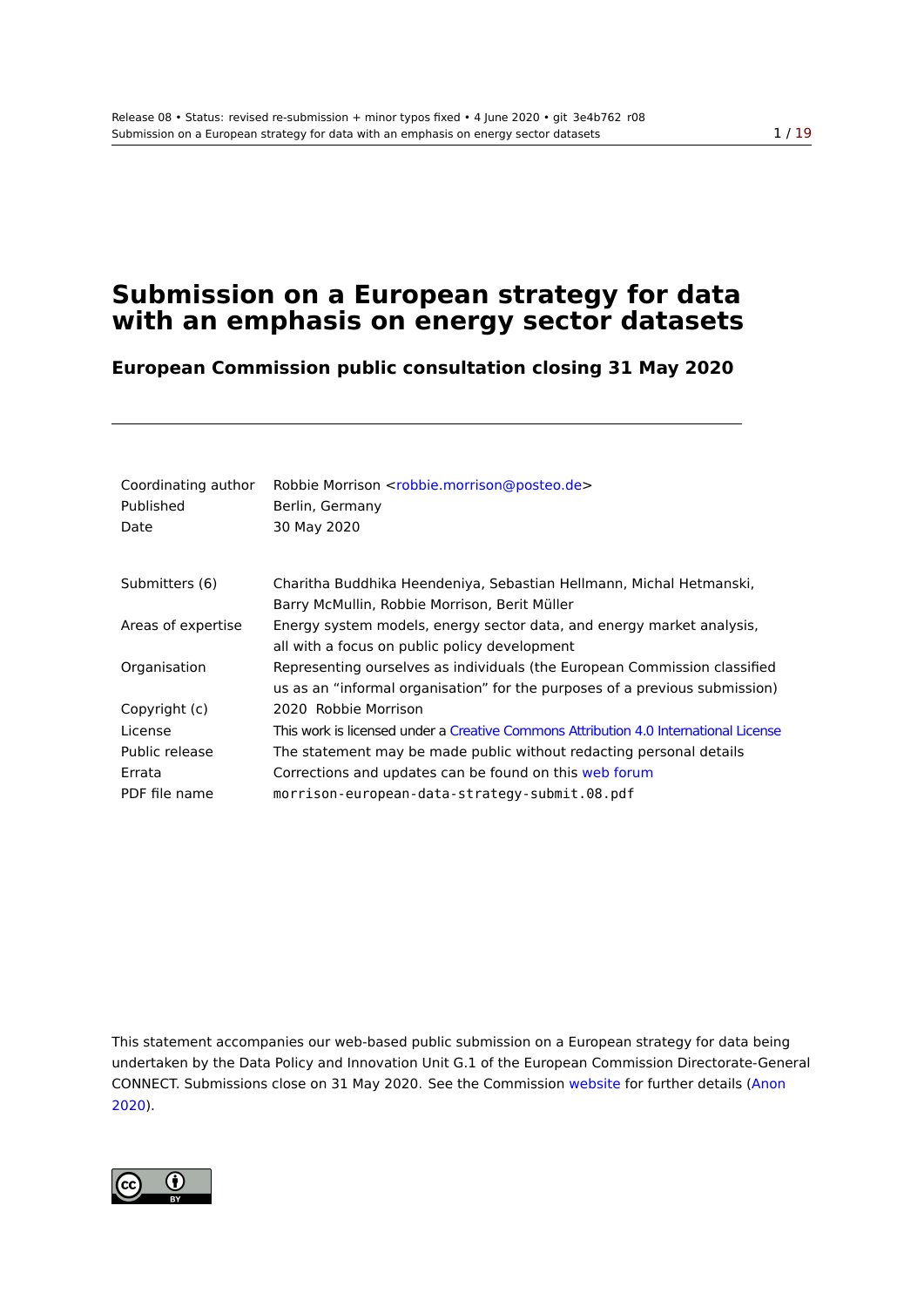# **1 Summary**

This submission advocates the following: 1 and 1 and 1 and 1 and 1 and 1 and 1 and 1 and 1 and 1 and 1 and 1 and 1 and 1 and 1 and 1 and 1 and 1 and 1 and 1 and 1 and 1 and 1 and 1 and 1 and 1 and 1 and 1 and 1 and 1 and 1

- <span id="page-1-1"></span>1. The current legal regime must be both clarified and made more supportive of open data:
	- (a) determination on whether human authorship is a necessary condition for copyright
	- (b) determination on whether the machine processing of a legitimately held copy of a collection of atomic data under copyright constitutes infringement
	- (c) improve legislative support for the dedication of information to the public domain
	- (d) amendments to the 96/9/EC database directive to better reflect the intention of lawmakers regarding thresholds and scope and guidance on what constitutes "substantial investment" and "substantial extraction" and how this information should be transmitted to users
	- (e) open licensing by default for market and system information published under statutory reporting (such information usually intended to mitigate market failure and/or facilitate system security)
	- (f) additionally require the above reporting to be provided in machine‑readable format
	- (g) correct and develop the statutory definition for "reuse" provided in the 2019/1024 open data directive (§2.11) in order to align with legal and common understandings of the term (which is currently and perversely remapped to "use") $<sup>1</sup>$ </sup>
	- (h) either clarify or remove the term "primary owner of the data" from regulation 534/2013 (§2.23) which covers the statutory reporting of electricity market information
	- (i) waive 96/9/EC database protection by default on public sector information
- 2. Extend existing statutory requirements to publish privately held data of significant public interest and require such data to be in machine-readable format.
- 3. Designate energy sector information as an 2019/1024 open data directive high-value dataset category and additionally specify key datasets for that new category.
- 4. Central and community data standards have useful and complementary roles to play.

This submission is ambivalent as to whether a new industrial data right (IDR) for commercial data trans-<br>2 actions would be useful, $^2$  but stands firm on the idea that privately-held data of significant public interest must become a common resource, unencumbered and available to solve collective problems collaboratively.

This public interest inf[orm](#page-1-0)ation, together with public sector and citizen-generated information, allows 3 all stakeholders — be they energy planners, system operators, infrastructure developers, academics, policymakers, NGOs, journalists, or the interested public — to work with the same underlying information for improved understanding, cooperation, and transparency.

Conversely we argue strongly that if public interest information is not easily available and licensed for  $4$ reuse, much needed reforms and projects within the energy sector are less likely to gain public acceptance. Indeed, in our view, genuinely open public interest data is a necessary condition for progress on important economic, social, and environmental transformations within Europe.

<sup>&</sup>lt;sup>1</sup> Both spellings of "reuse" and "re-use" appear in Commission documents. This submission adopts the former variant.

<span id="page-1-0"></span><sup>2</sup> We presume that "rights to use data from smart machines" in the online survey seeks a point of entry to an IDR regime. Notwithstanding, any such IDR must be compatible with current open data licenses and particularly CC BY 4.0.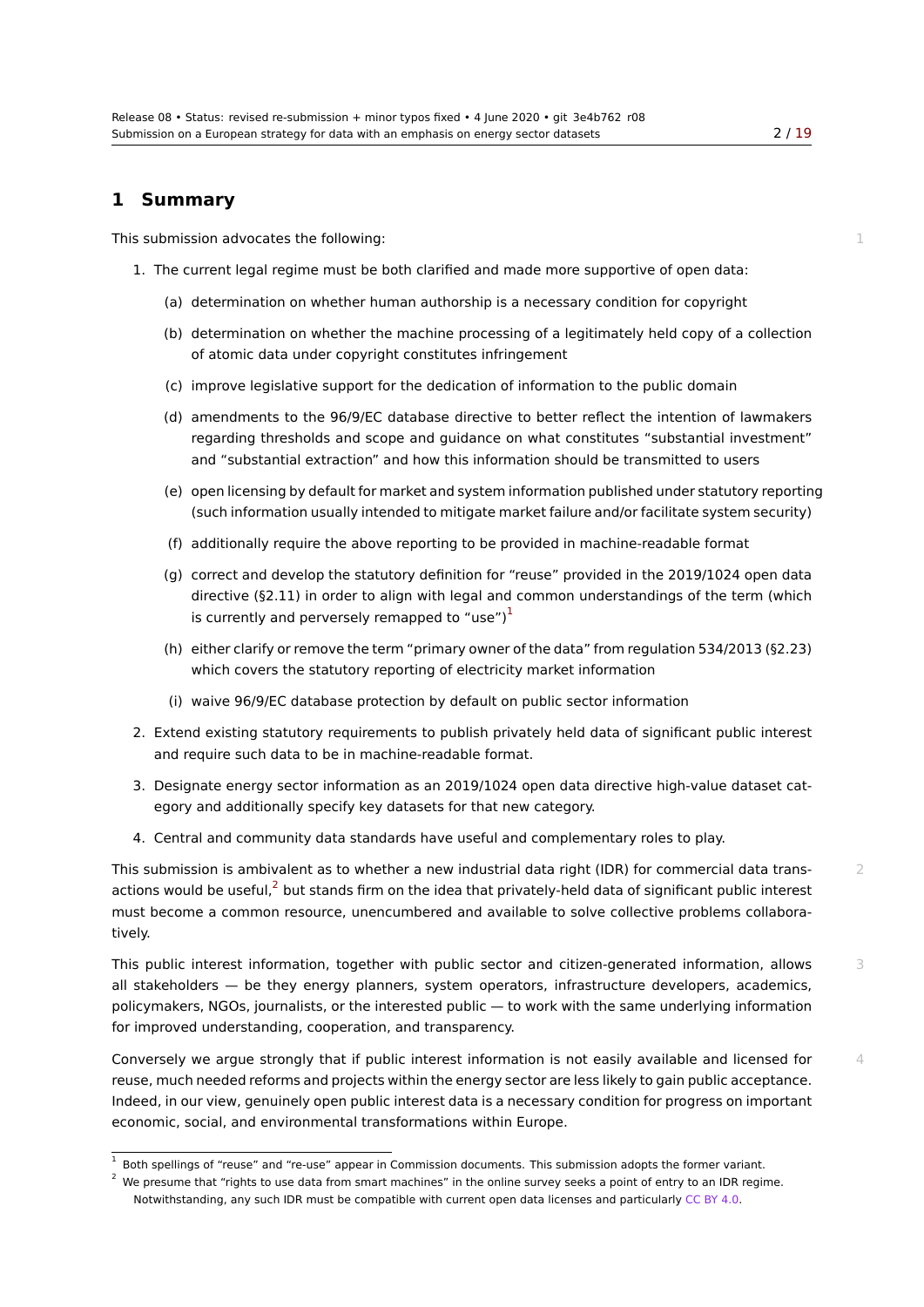# **2 Standing**

We are part of the open energy modelling community and allied research communities and many of us 5 participate in the Open Energy Modelling Initiative (see section 4.2). The initiative itself is a network of individuals and is not incorporated under law. Its mailing list, established in October 2014, now numbers over 700 and its discussion forum numbers about 600. The initiative has held eleven workshops in Europe and elsewhere and these, often limited to 65 participants, attra[ct re](#page-4-0)searchers, private sector modellers, and on occasiont[he interested public.](http://openmod-initiative.org)

The Open Energ[y Modelling Initia](https://forum.openmod-initiative.org/u)tive has no process for canvassing and endorsing policy positions. Nor 66 has it legal standing. So while some of the material in this submission was discussed on initiative forums, the views expressed here are solely those of the named submitters. The European Commission classified us as an "informal organisation" for the purposes of a previous submission, Morrison *et al* (2017).

Background on individual submitters and their affiliations and open projects (with hyperlinks) follows: 7

- Charitha Buddhika Heendeniya, University of Applied Sciences, Stuttgart, Germany and Universitat Politècnica de Catalunya, Barcelona, Spain: research scientist and [doctoral candidate ex](#page-16-0)amining local energy systems, smart grids, and district multi-energy systems modelling and analysis.
- Dr Sebastian Hellmann, Universität Leipzig, Germany: Director of DBpedia Association and the KILT Competence Center at InfAI.
- Michal Hetmanski, Instrat, Poland: researcher at Warsaw-based think tank Instrat working on coal exit and just transition policy and initiator of newly launched energy.instrat.pl open energy [data](http://aksw.org/Groups/KILT.html) [platform serving info](http://aksw.org/Groups/KILT.html)rmation on the Polish power market and coal sector and on climate impacts.
- Prof Barry McMullin, Dublin City University, Ireland: the modelling of compl[ex syst](https://instrat.pl/en/)ems across multiple domains with an emphasis on deep decarbonization.
- Robbie Morrison, Berlin, Germany: former maintainer of the deeco high-resolution model and contributor to the open energy modelling community.
- Berit Müller, speaker of the Working Group Transparency at the Research Network Energy of the German Federal Ministry of Economics and managing direct[or of th](https://github.com/robbiemorrison/deeco)e Berlin-Brandenburg section of the German Association of Solar Energy (DGS).

# **3 Introduction**

This submission welcomes the development of an **European‑wide strategy for data**. The focus of this 8 submission is one particular genre of data management — namely community-curated open data. And one particular application domain — namely the energy sector in Europe.

The European Union needs genuinely **open data** because treating data as a common resource and not as 9 an information good offers clear social and economic advantages. Moreover, the European Union needs to facilitate **community curation** because that model is among the most effective for establishing and maintaining useful, high-quality, diverse, traceable information.

For several reasons, the **energy sector** provides a useful case study. Reliable and affordable energy 10 supply and complete and rapid decarbonization are clear policy imperatives. The energy sector is large, turning over about one trillion euros per annum.<sup>3</sup> The sector contributes close to 80% of Europe's greenhouse gas emissions (European Commission 2018:57). The sector is currently at the centre of a technical

<span id="page-2-0"></span><sup>&</sup>lt;sup>3</sup> Based on informal information from European Commission JRC staff. Using 2011 prices and reporting in USD, the value of total production for the energy sector as a whole for t[he](#page-2-0) EU28 for the year 2015 is USD 1530 billion. The individual sectors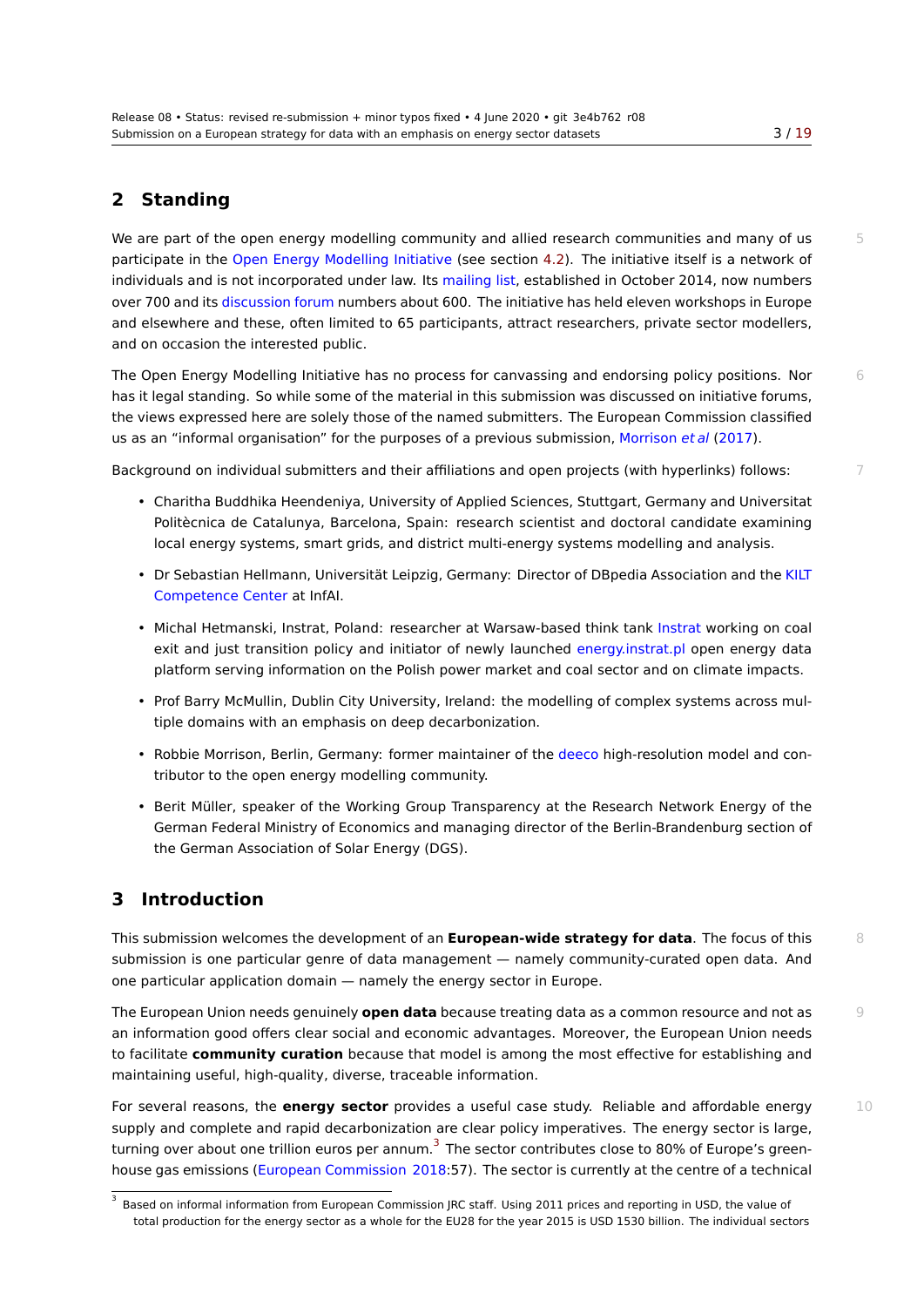revolution as renewables displace fossil fuels, market liberalisation proceeds, and smart technologies [and](#page-18-0) architectures realise and deploy. In addition, most of these changes require **public acceptance** and particularly so if a premium for public resistance is to be avoided.<sup>4</sup>

The submitters have backgrounds in energy analysis and contribute regularly to the open energy mod-<br>11 elling community. We believe that some of our experiences in dealing with open data and community curation are material and can indicate useful ways forward.

We stress that this submission does *not* cover information governed by **personal or commercial privacy**. 12 We also want to stress also that "public" and "open" are not synonyms and that the touchstone definition for open data is that from the Open Knowledge Foundation (Open Knowledge Foundation no date).

We discuss **privately held data of public interest** in some detail because energy analysis is particularly 13 dependent on this class of information.

Without **well-resolved legislative support** and widely-u[nderstood and adopted legal](#page-16-1) i[nstrume](#page-16-1)nts for 14 open data, ambiguities regarding intellectual property are normally and necessarily resolved to the benefit of automatic rights holders. This situation causes endless problems for the use and reuse of public interest datasets, where collection copyright and 96/9/EC database protection intersect to generate legal uncertainty. Under these circumstances, genuine and explicit open licensing offers the only route forward and open science proponents expend considerable effort advocating such licensing.

# **4 Background and context**

| We note the consultation document from the European Commission (2020a) and the accompanying fact- |  |
|---------------------------------------------------------------------------------------------------|--|
| sheet European Commission (2020b).                                                                |  |

This submission builds on a similar submission on PSI reform as Morrison *et al* (2017). 16

This document adopts the following conventi[ons. The term "96/9/EC databas](#page-15-0)e" indicates the data store in  $17$ questi[on qualifies under the very wid](#page-15-1)e scope of the 96/9/EC database directive. The term "open license" is taken to include public domain dedications, unless circumstance[s indicate otherwise](#page-16-0) (see also section 7).

### **4.1 Open science**

The application of **open science** principles to the domain of **energy system analysis** has now some 18 track record. Our experiences can offer insights related to the public interest use of energy sector da[ta](#page-11-0). In the context of energy system analysis, namely:

- the right to reuse data is key
- the community is highly dependent on privately held data of public interest, much of it released under statutory reporting but not suitably licensed
- much of our work is policy relevant and potentially contentious
- much of our work is undertaken within risk-averse institutional environments and published in journals which require that the rights to all intellectual property be explicitly confirmed

The Commission examined "**privately held data which are of public interest**" during the recent PSI 19 reforms but no legislative measures eventuated. European Statistical System (2017) provides background

tallied comprise coal, gas, oil, refineries, and electricity. Allied sectors like biofuels are not accounted but the result is reasonable to a first order. Converting USD at an historical rate of 0.72 yields EUR 1100 billion per annum. These results were later officially published as Rey *et al* (2019) and [Rey Los Santos](#page-15-2) *et al* (2018).

<sup>&</sup>lt;sup>4</sup> The REMod pathways study from Fraunhofer ISE, Germany investigated the very considerable additional cost of encountering either strong resistance to the private uptake of new technologies or strong resistance to new infrastructure projects (Sterchele *et al* 2020a,b). See also an informal blog in english (Morrison 2020a).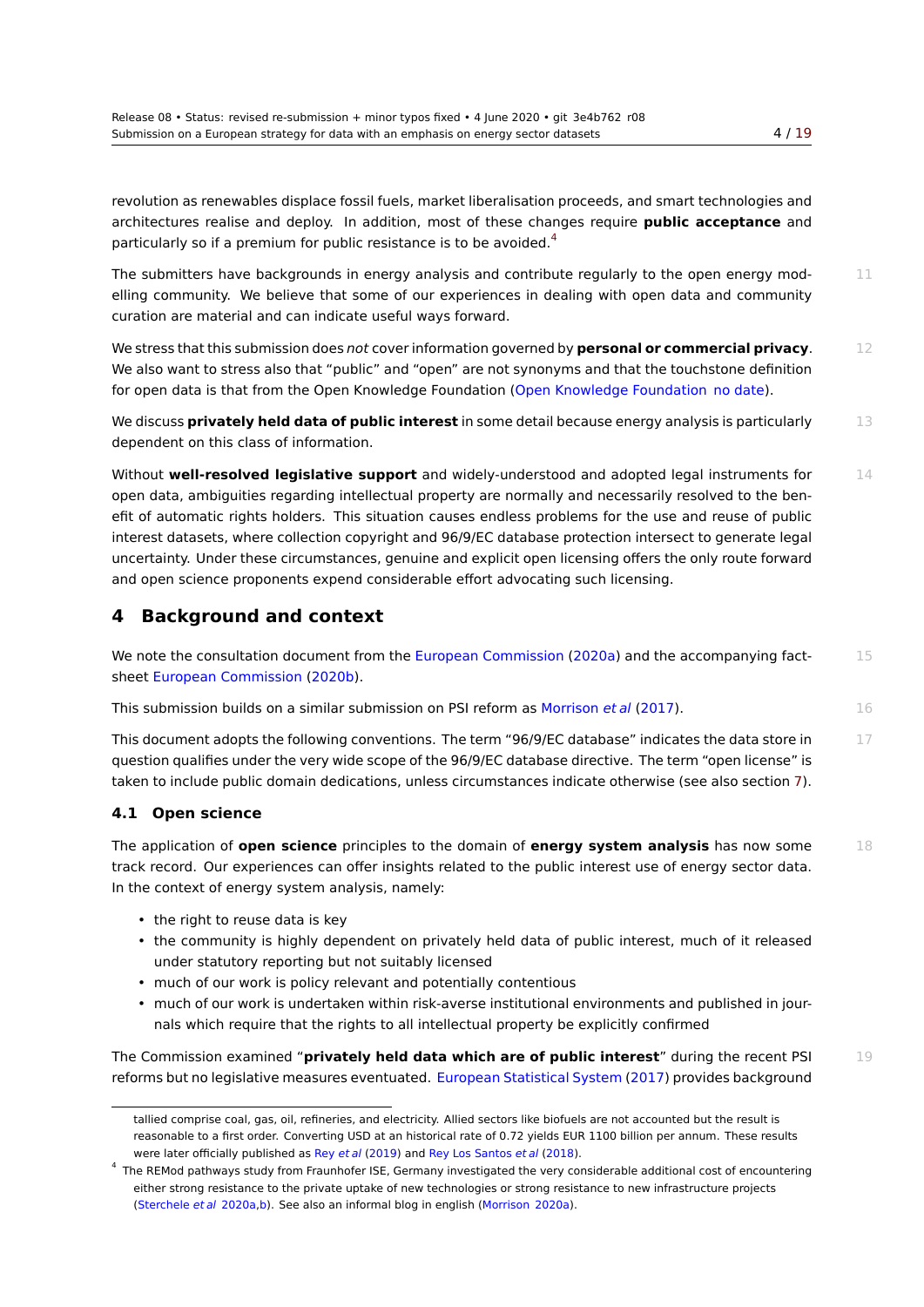on such data. Statutory reporting is one legal mechanism for providing such data under suitable re[use](#page-18-0) conditions and the question is considered further in section 5.3.

Researchers often work in **risk‑averse environments** that require known provenance and proper licens- 20 ing of all published information.

The principles of **FAIR data**, first articulated by Wilkinson *[et al](#page-9-0)* (2016), provide necessary conditions for 21 open science. But FAIR deals with data licensing only in the most general terms, noting simply that conditional permission is required. Specific licenses are not discussed, nor are any recommendations offered in this regard.

Burgelman *et al* (2019) review developments within the **European Union** to promote open science. We 22 wholeheartedly support those developments.

One prism for assessing open science is **transparency** and the open energy modelling community has ap- 23 [plied transparency che](#page-14-0)cklists to energy systems analysis in order to reveal shortcomings and identify opportunities for improvement (Hülk *et al* 2018). Open science is additionally a precondition for open public policy analysis in the energy domain (Morrison 2018). Allied disciplines are also developing transparency policies for numerical research, for instance the American Economic Association (2019). Transparency help can build much needed [public trust \(Wie](#page-16-2)se *et al* 2014, Müller *et al* 2018).

Stodden (2009) recognised the nee[d to apply suita](#page-16-3)ble open licenses within the numerical sciences a 24 decade back. Creative Commons later releasedi[ts version 4.0 licenses in 2013 wi](#page-14-1)t[h exp](#page-14-1)licit coverage of the legal rights potentially held in data an[d database](#page-17-0)s[. We s](#page-17-0)[upport the use of t](#page-16-4)he CC BY 4.0 license in this [context.](#page-17-1)

The key message is that open science *requires* the application of **data-capable open licenses** to data 25 and software-capable licenses to code to enable transparency and reproducibility. Under current legislative arrangements and international treaties (including the Berne Convention, TRIPS, and the WIPO Copyright Treaty), there is no alternative but to apply public licenses to each and every work.

Before detailing some of the community-wide efforts to improve our digital commons, we first need to 26 describe the underlying community a little more.

#### **4.2 Open Energy Modelling Initiative**

<span id="page-4-0"></span>As noted, the Open Energy Modelling Initiative, shortened to "openmod", is an informal network of energy  $27$ system modellers and analysts committed to open source software, genuinely open data, and open science and open policy analysis practices. The openmod was established five years ago in Berlin primarily by German researchers together with researchers from Denmark, Austria, and Switzerland. The community is now active in the United States and Canada, with interest from India, Africa, South America, and eastern Europe. The openmod works solely in english.

The openmod mailing list and discussion forum number around 700 participants and 600 participants, 28 respectively. The openmod holds regular workshops, with the most recent being a 3‑day event in Berlin in January 2020 which attracted 190 researchers. The openmod has since been holding a series of online mini-workshops [during the](https://groups.google.com/forum/#!forum/openmod-initiative) cor[onavirus crisis, wit](https://forum.openmod-initiative.org)h three to date and a fourth in planning.

The openmod does not endorse individual projects, nor does it form and advocate policy positions. This is 29 an unwritten but nonetheless negotiated community norm (Morrison 2019). This submission is th[erefore](https://forum.openmod-initiative.org/tags/mini-workshop) [solely in the nam](https://forum.openmod-initiative.org/tags/mini-workshop)e of the submitters.

A recently example collaborative science in our community involved modellers from diverse locations 30 working on the highly novel HELM method for solving AC po[wer flow proble](#page-16-5)ms. As recorded in this recent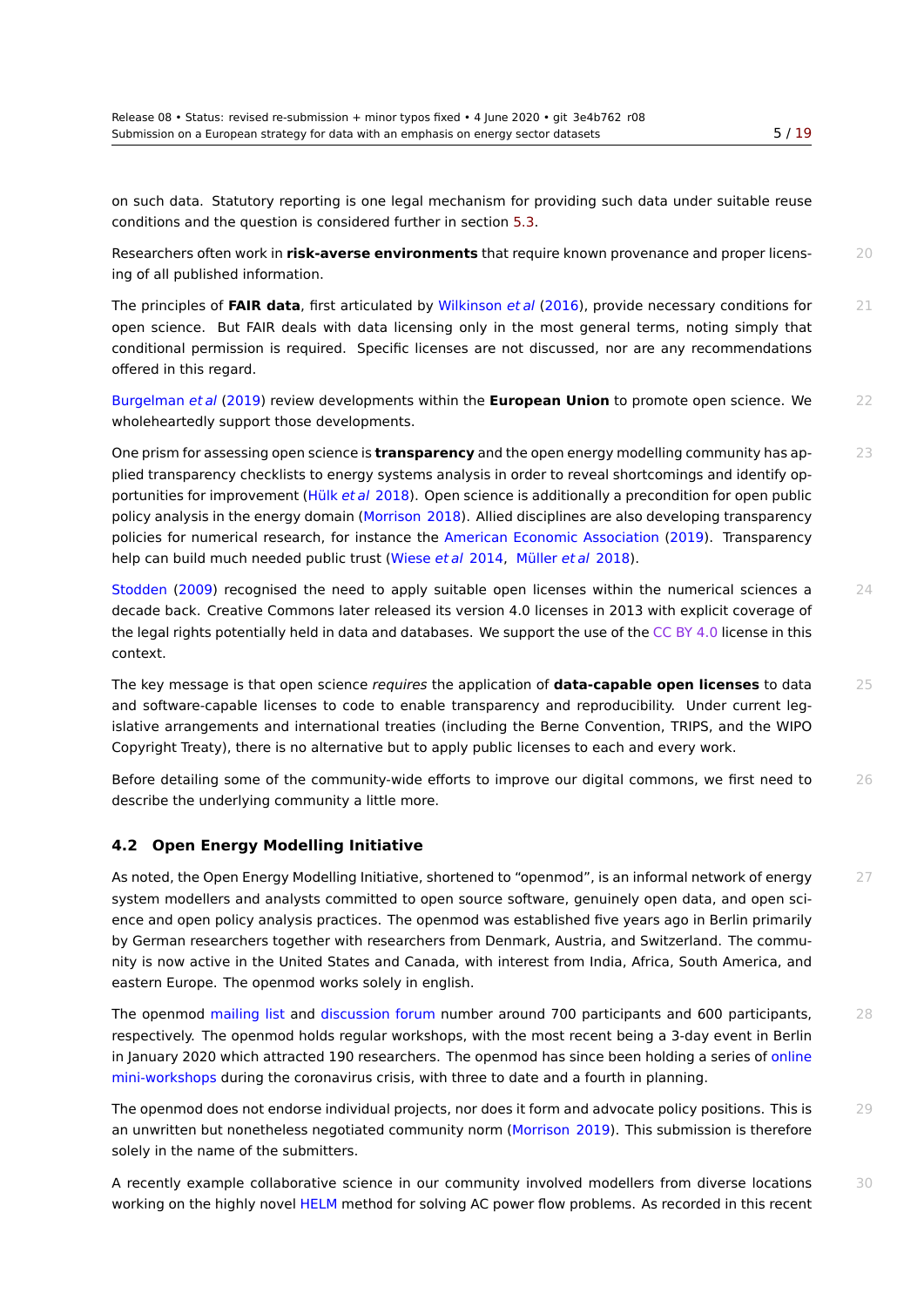thread headed: The new HELM Powerflow in GridCal.

Clearly, one thing that brings the openmod community together is data. Data has been described as our  $31$ "social glue" (Morrison 2019). There are now community-wide efforts in the following areas, which each point expanded [upon shortly.](https://forum.openmod-initiative.org/t/the-new-helm-powerflow-in-gridcal/1952)

- data semantics
- commu[nity-curated da](#page-16-5)ta
- distributed data architectures

But first, some comments on artificial intelligence. **32** and 32

#### **4.3 Artificial intelligence**

We note the AI white paper and accompanying report from the Commission (European Commission 2020c,d). 33

Machine learning blurs the traditional computer science demarcation between code and data. That clas- 34 sification also exists in established law with dedicated provisions for computer programs, collections of data, and 96/9/EC databas[e](#page-15-4)s. Clearly, one purpose of the current consultation is to re-examine these boundaries and provisions.

Artificial intelligence techniques have not traditionally played much part in energy system analysis  $-$  35 which has instead relied on classical methods using relatively literal numerical models and very clean data.<sup>5</sup> But that is starting to change — particularly for more peripheral issues like synthetic weather, demand estimation, and cataloguing system assets using remotely-sensed information (Jin *et al* 2020). It remains an open question whether machine learning will make much inroad into core analysis without the deve[lo](#page-5-0)pment of hybrid AI techniques, which combine physical constraints and machine learning systems.

Our community has recently begun to make contact with AI researchers and in parti[cular the](#page-16-6) [Clim](#page-16-6)ate 36 Change AI community.

AI naturally raises the question of machine authorship in relation to copyright. Ramalho (2018) observes 37 that "international treaties do not provide a definition of authorship" but that "an argument could [be made](https://forum.climatechange.ai) [that the international n](https://forum.climatechange.ai)orms are crafted to cater for a human author". This is clearly a matter that could be resolved through simple legislative change.

#### **4.4 Data semantics**

<span id="page-5-1"></span>One potentially useful example we can provide as a community involves the development of common 38 data semantics within energy system analysis. There are two parallel processes underway at present, a shared data glossary and a domain-specific ontology.

The Horizon 2020 openENTRANCE project is developing a simplified **data glossary** as one of its work 39 streams. While the Open Energy Ontology (OEO) project is developing an extensive **domain-specific ontology**. Both projects discuss their evolvi[ng work p](https://en.wikipedia.org/wiki/Ontology_(information_science))rograms in order to avoid duplicated or inconsistent results.

We believe that communities of practitioners are better placed to develop and find consensus on data 40

<span id="page-5-0"></span> $^5\,$  Most energy system models are sensitive to the "lightswitch effect" where one small change to the system boundary conditions, arising say from one unit of increased demand, may provoke a complete revision of the system state (Outhred and Kaye 1996). This is why clean data is required and why such extensive efforts are made to assure its provenance and accuracy.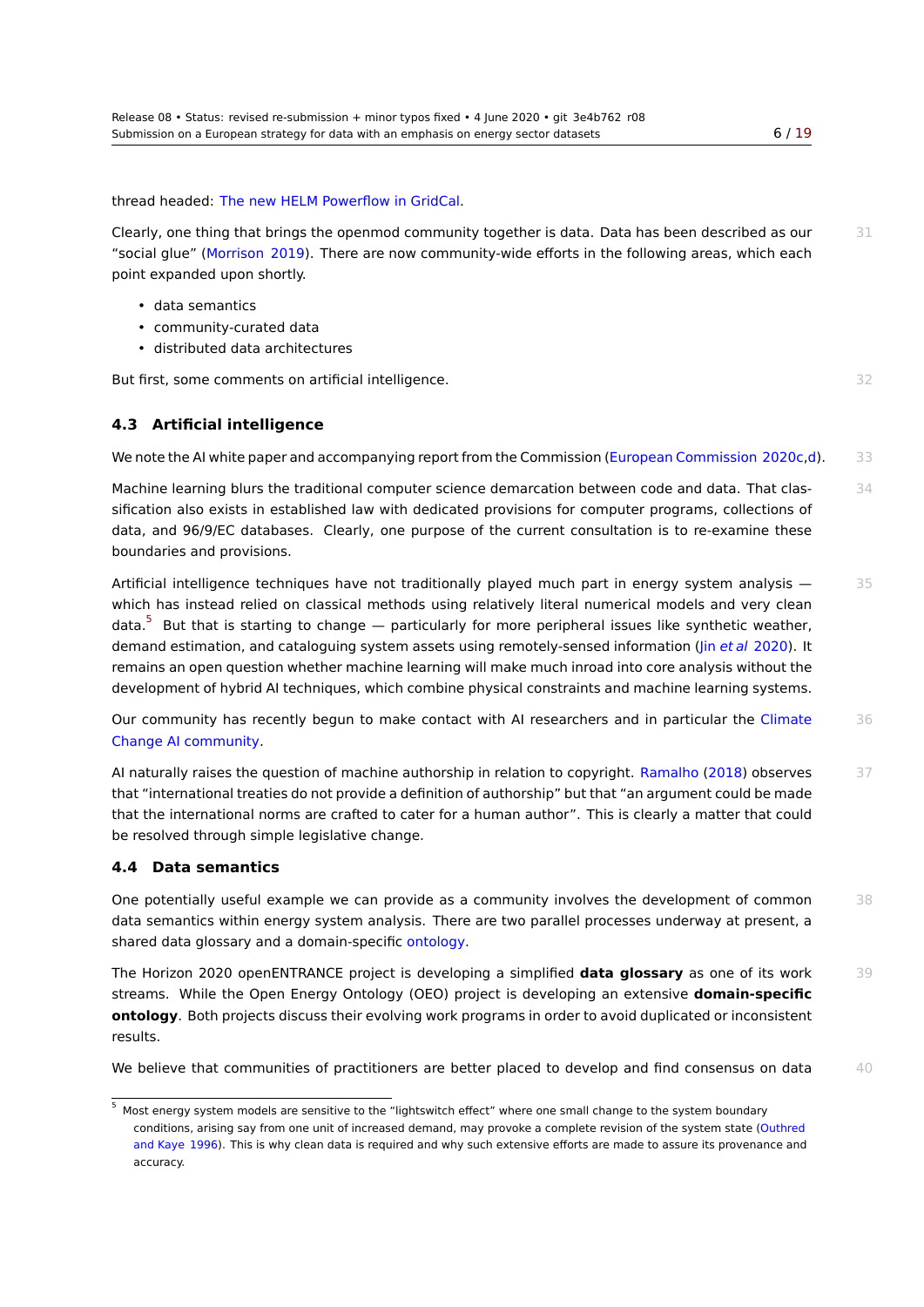semantics than centralised standards setting processes and organisations.<sup>6</sup>

#### **4.5 Community curation**

Two established projects are worth [ra](#page-6-0)ising in the context of community-curated data.  $41$ 

<span id="page-6-1"></span>The first is the **Open Power System Data** (OPSD) (link) project, established in 2010, which serves 42 community-curated electricity sector datasets covering Europe (Wiese *et al* 2019). Extensive efforts have been made to cleanse served data in a transparent way, with full revision histories and all processing scripts available. Much of the data contained has now [been](http://open-power-system-data.org) transferred to US portals without having first sought consent (see section 5.4).

The second project is the **Open Energy Platform** (link) which provides a sophisticated backend resource 43 for community database development.

An example of community [cura](#page-10-0)tion follows. An important dataset for energy system modellers is an  $44$ inventory of electricity generation assets together [with](https://openenergy-platform.org) key engineering and financial characteristics also known as a **power plant database**. One might imagine establishing such a list is straightforward, but it is surprisingly difficult, even for Europe. Gotzens *et al* (2019) describe the powerplantmatching python code they developed to combine disparate power plant fleet databases (vertical matching) and then compare and flag discrepancies (horizontal matching) for further processing. The module will also optionally select the median value when faced w[ith conflicting plant a](#page-15-5)ttributes. We [again argue that this](https://github.com/FRESNA/powerplantmatching) kind of work is best undertaken by practitioners.

The power plant example is only one of many similar exercises within our community. Wikipedia has a 45 review of open energy system databases that might be of interest to the Commission.

We see community curation as occurring in parallel with centralised data provision such as the proposed  $46$ Common European energy data space (European Commission 2020a:22,31).

Finally to [note that citizen-generated data](https://en.wikipedia.org/wiki/Open_energy_system_databases) is part of the data landscape Lämmerhirt *et al* (2018). Energy 47 analysts use this kind of data as well, often sourced from OpenStreetMap or less commonly from dedicated citizen science projects.

#### **4.6 Distributed data architectures**

Two decades ago, energy system models typically ran from sets of hand-edited structured text files 48 (Groscurth 1995). These files were later replaced by local SQL databases. Due to the scale, diversity, and churn of information today, **distributed data architectures** (DDA) are now increasingly required, together with support for reproducible workflows and cross-model data interoperability. Reproducible workflows not only benefit scientific research, they are also a necessary condition for transparent public [policy analysis.](#page-15-6)

The technical details of these developments fall outside the scope of this submission but legal interoper- 49 ability is paramount and it is open data licenses that provide that facility. The UK-based Open Knowledge Foundation (OKF) describe open licensing as one component of their "frictionless data" concept.

A number of projects within the open energy modelling community are currently developing components  $50$ of this new architecture. Figure 1 indicates schematically how these various componen[ts and projects fit](https://en.wikipedia.org/wiki/Open_Knowledge_Foundation) [together. D](https://en.wikipedia.org/wiki/Open_Knowledge_Foundation)ata semantics (see section 4.4) are also an intrinsic part of this architecture.

<span id="page-6-0"></span><sup>&</sup>lt;sup>6</sup> These are not the only two possibilities for setting these kinds of standards. Biddle (2020) describes how software consortia have evolved to compliment offici[al s](#page-7-0)tandards setting processes. Of relevance here is the European LF Energy project seeking to develop shared interoperability [proto](#page-5-1)cols and open source implementations of same for smart energy systems. We should stress that the LF Energy initiative has limited overlap with energy system analysis, the latter being the subject of this submission.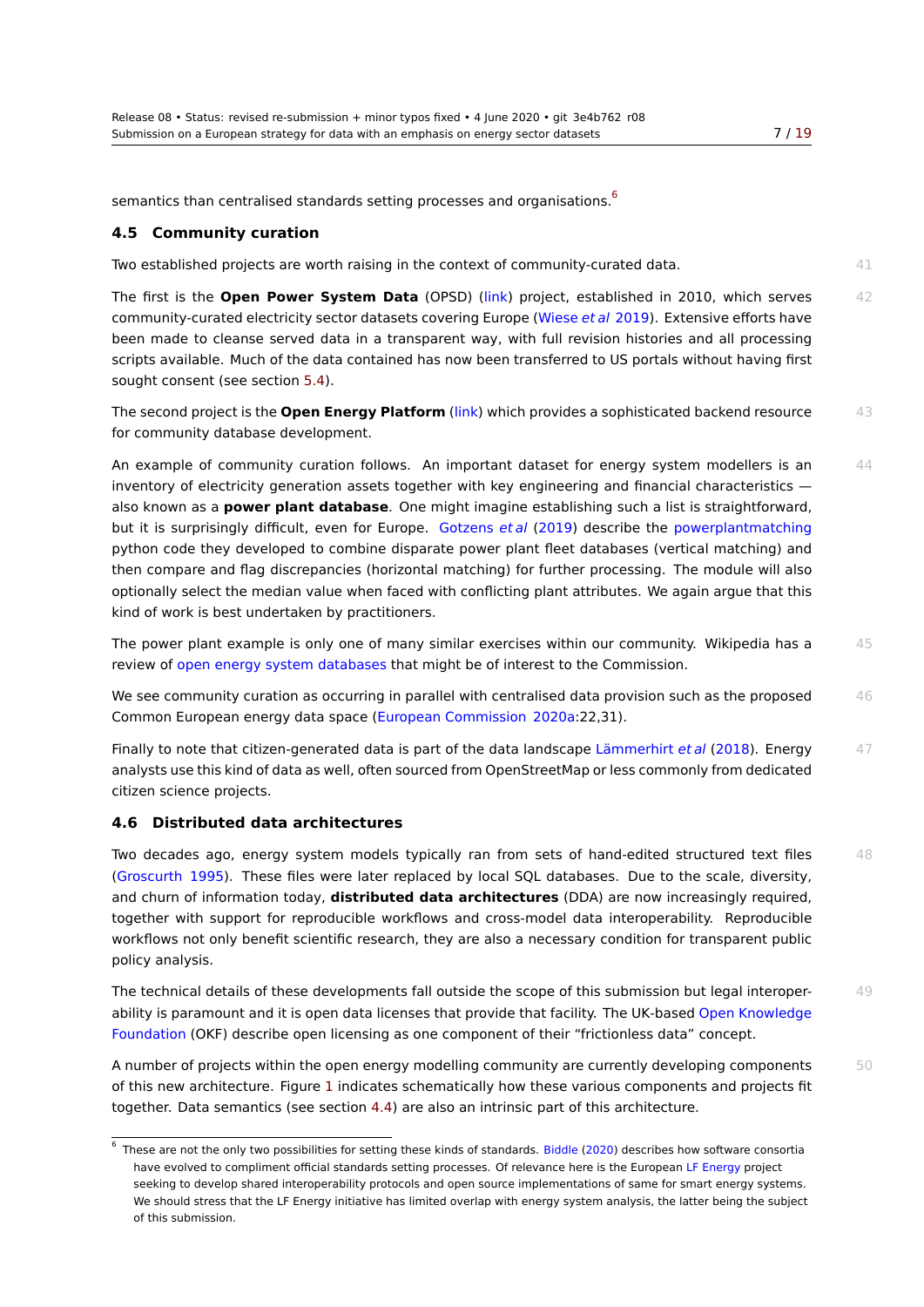The DBpedia Databus project is developing a **sophisticated communications system** — technic[ally](#page-18-0) 51 a data bus — for managing, storing, archiving, and curating data communally so that later users can access and benefit from prior efforts. The data bus also provides a secure gateway to changeable web databases that often do not retain their histories, storing copies when required. The data bus maintains data catalog[ues to assist finda](https://databus.dbpedia.org/)bility and notify of new changesets. These features relieve data users of many tedious and error-prone tasks, provide support for reproducible workflows, facilitate cooperation, and enable more complex data integration to occur. (Databus ongoing) (Hellmann 2019)

The Spine project is developing a **system for translating data** between data sources and energy mod- 52 elling frameworks and between different frameworks.<sup>7</sup> The project utilises a high-level intermediate data model with source and framework-specific translator[s to effect the inc](#page-14-2)o[ming and outgo](#page-15-7)ing transformation[s. For Douglas](http://www.spine-model.org) Adams fans, this would be a babel fish for energy models. (Spine ongoing)

Protocols and libraries to retrieve and confirm **mach[in](#page-7-1)e-parsable license information** are also [being](https://en.wikipedia.org/wiki/Data_model) 53 [develo](https://en.wikipedia.org/wiki/Data_model)ped (DALICC ongoing). The Commission should consider supporting this work.

The key message is that the intrinsic value of data is not simply something cre[ated by data pro](#page-17-2)ducers and  $54$ served to data consumers together with mechanisms for flagging and correcting errors. Rather this value can be leve[raged to positive](#page-14-3)ly impact on societal welfare when data of public interest is truly accessible, coexists within that society (see section 4.5), and is resident within a rich technical ecosystems (this section).<sup>8</sup>

<span id="page-7-0"></span>

**Figure 1:** Schematic showing various components of a distributed data architecture (DDA) being developed within the open energy modelling community. Legal interoperability and shared data semantics are two essential requirements. *Credit*: Genaro Longoria and Robbie Morrison.

<sup>7</sup> Energy system modellers sometimes distinguish between an "energy modelling framework" and an "energy model" *per se*. The former refers to the software and development environment and the latter additionally to the data used to populate a specific instance. However, the term "model" is frequently employed to cover both concepts.

<span id="page-7-1"></span><sup>8</sup> Other projects not mentioned in this section but part of the open energy sector data landscape include openENTRANCE (see section 4.5), the Open Energy Platform (see section 4.5), and SENTINEL.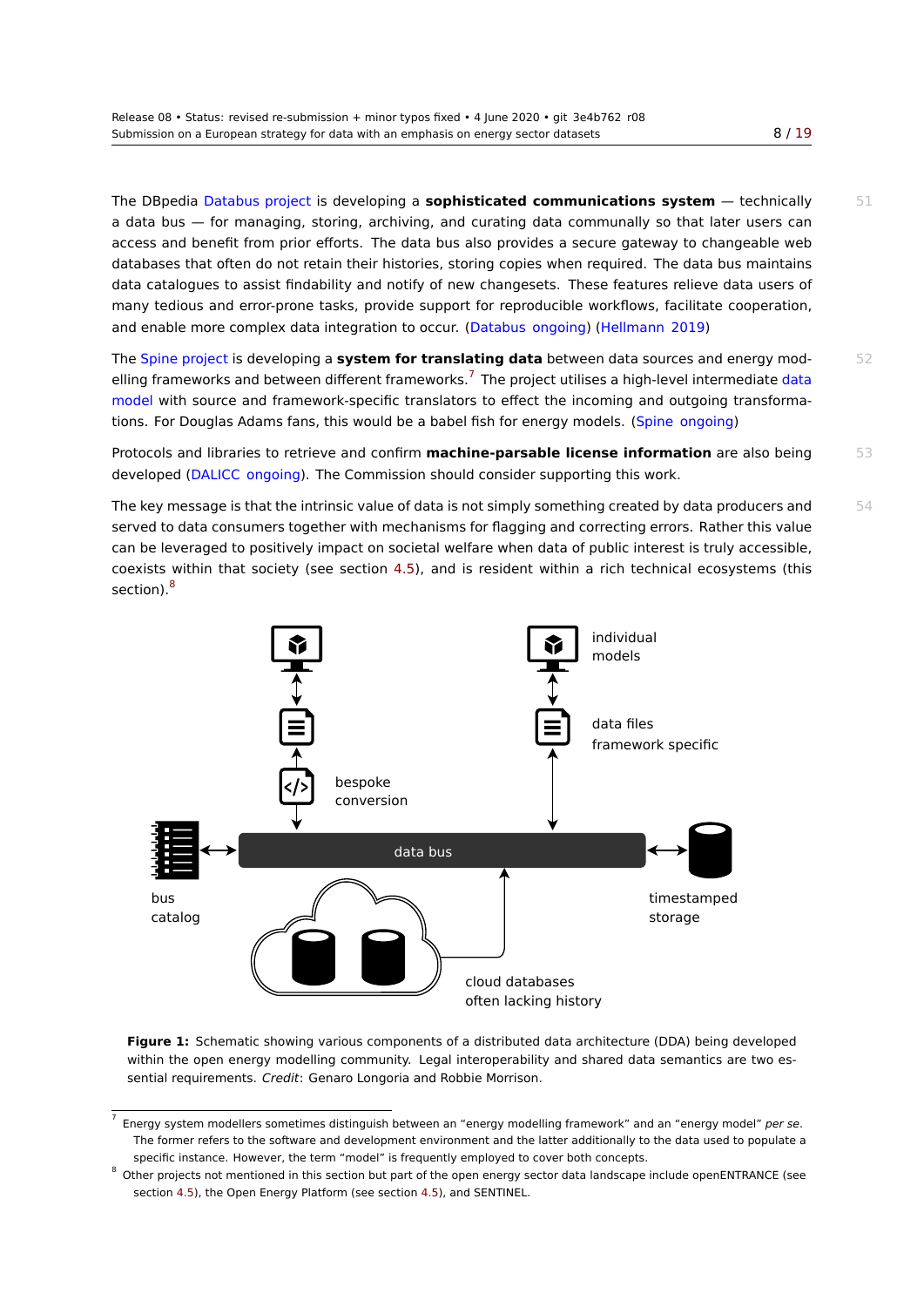### **4.7 A digital commons**

Many of the issues raised in this submission can be seen in context of an emerging **digital commons** 55 (Fromhold-Eisebith *et al* 2019). This WGBU report from Germany explores the relationship between digitalization and sustainability and argues that the former can assist the latter, as follows:

According to the WBGU's understanding — and following the idea of commons in general [— digital commons are](#page-15-8) digitalized goods in the fields of data, information and knowledge which, as non-rival resources, are made as broadly, that is, publicly, accessible as possible in the common interest. Examples include open education, free knowledge and open data, or digitalized natural and cultural heritage. Technically they should be provided via publicservice ICT and must therefore be protected from exclusion, privatization and under-use. To achieve this, fundamental organizational, regulatory and financial decisions, for example obligations to provide information, are necessary to develop a public-welfare orientation via [a] digital commons. (p12)

We naturally support these views and believe they must underpin any future European data strategy.  $56$ 

#### **4.8 Stakeholder engagement, social acceptance, and consumer cooperation**

The submitters believe that open policy analysis is a precondition for **social acceptance**. And that open 57 data, in turn, is a precondition for open policy analysis. Similar sentiments were recently expressed within our community as follows (Gotzens *et al* 2019):

As sustainability is not only limited to technically or economically feasible solutions, it requires social feasibility in aspects like justice or acceptance as well. Therefore, it is crucial for a successful energy tr[ansition to di](#page-15-5)s[cuss](#page-15-5) different competing pathways with varying benefits for different groups in society openly with all stakeholders. This represents a highly complex task suited to be addressed by modelling exercises. (p1)

The mobility sector, in particular, needs common and accepted datasets so that stakeholders and end- 58 users can cooperate efficiently to facilitate a rapid and sensible transformation of that sector.

### **4.9 Industrial data right**

The Commission white paper (European Commission 2020c:6) mentions a "new legal instrument" but 59 does not elaborate. The online questionnaire also hints at a new intellectual property right for data.

There is a growing literature on a novel industrial data right (IDR), including Kerber (2016), Wiebe (2016), 60 Duch-Brown *et al* (2017), Drexl [\(2017\),](#page-15-3) Wiebe (2017), [Negre](#page-15-3)iro (2018), Stepanov (2020). Of particular note is the European Commission Joint Research Centre (JRC) paper by Duch-Brown *et al* (2017) and a more recent paper by Stepanov (2020).

[Any new IPR should be](#page-14-4) ne[gotiated inte](#page-14-5)r[nationa](#page-17-3)l[ly. The](#page-17-3) [96/9/EC d](#page-16-7)a[tabas](#page-16-7)e [right neve](#page-17-4)r [took](#page-17-4) hold much be- 61 yond Europe despite several attempts to pass similar legislation in the Unit[ed States \(Davidso](#page-14-4)n [200](#page-14-4)8:213). 96/9/EC database prot[ection is general](#page-17-4)ly viewed as a failure (refer to section 5.4 for one current example). It would be a mistake to repeat the experience of enacting European-bounded rights which can be readily ignored in other jurisdictions.

Any new IPR *must* be compatible with current open data licences, particular[ly th](#page-10-0)e CC0 1.0 and CC BY 4.0. 62

# **5 Concrete issues**

This section examines some specific issues that we would like the Commission to consider. These are real 63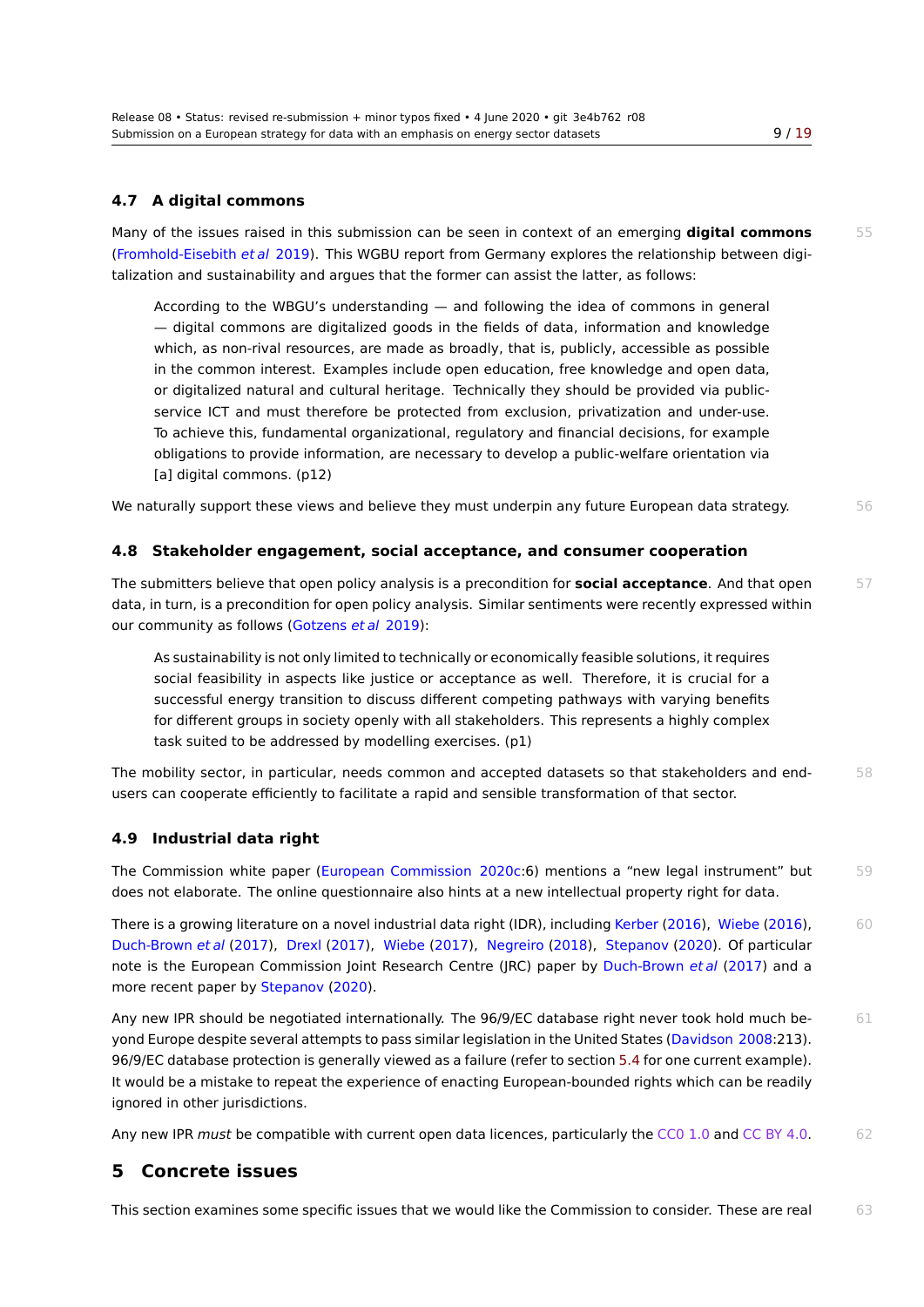issues in the sense that our community has had to confront them and variously find solutions, settle [on](#page-18-0) less-than-ideal work-arounds or retreat altogether, at least for the time being.

#### **5.1 PSI 'reuse' definition**

The terms of public sector information reuse are contained in numerous bespoke licenses, terms of use  $64$ (ToU), and terms of service (ToS) but all ultimately rely on a single definition in the ODD (European Commission 2019:70) (Hirth 2020). Quoting from §2.11 and also running clauses (a) and (b) together for brevity (emphasis added):

're-use' means the **use by persons or legal entities** of documents held by … pu[blic sector](#page-15-9) [bodies /](#page-15-9) publ[ic undertak](#page-15-10)ings … for commercial or non-commercial purposes other than the initial purpose … within the public task / of providing services in the general interest …

Here we see the term "reuse" being mapped to mere "use" without further elaboration except that com- 65 mercial purposes are included. The legal concept of "use" of PSI documents has a well established meaning under copyright law, including via doctrines like fair use. Any judicial interpretation is therefore likely to rest heavily on these meanings and highly unlikely to extend to the concept of reuse as established under open licensing regimes and also as broadly understood by the lay public.

We therefore ask that the term "reuse" and its scope in the context of public sector information be clarified 66 as a matter of urgency.

#### **5.2 96/9/EC database protection**

The 96/9/EC database directive (European Parliament and European Council 1996) causes no end of prob- 67 lems for energy system analysts (Hirth 2020). The principle of substantiality without supporting case law is debilitating. Much of intellectual property law rests on the test of "substantial". But in the case of 96/9/EC database investment, the user has no information on which to base their usage decisions. $^9\,$  In our case, substantial investmen[t is the problem. Yet even if there was clear jurisp](#page-15-11)rudence on this matter, it cannot be known by users wh[ether the inv](#page-15-10)estment in a particular database was substantial nor what would not constitute a substantial extraction. These are serious defects.

During the recent PSI reform process, the waiving of database protection for PSI was considered. Our 68 community submitted why this would be beneficial at that time (Morrison and Hirth 2018).

### **5.3 Statutory reporting**

<span id="page-9-0"></span>Statutory reporting in the electricity sector is governed by regulations 543/2013 (European Commission 69 2013) and 1227/2011 European Commission (2011). Such reporti[ng is an attempt to reduce](#page-16-8) market failure and improve security outcomes. Both regulations mandate publication but are silent on licensing and not sufficiently specific on technical provision or interoperability.

[Regul](#page-15-12)ation 543/2013 [also introduces the not](#page-14-6)i[on of](#page-14-6) data ownership *without* specifying which legal regime 70 applies namely §2.23 (emphasis added):

'primary owner of the data' means the entity which **creates the data** (p3)

Given the nature of the data covered by regulation 543/2013, this terminology is legal fiction. There is no  $71$ data ownership in measured or inferred power flows or in market clearance information for that matter.<sup>10</sup>

<sup>9</sup> It would be a distinct improvement if database protection was sought, approved, and communicated in the same way that trademarks are conditionally granted.

 $10$  The United Kingdom has a lower threshold for copyright than continental Europe but will not be subject to Union law following the completion of its withdrawal from the European Union, presumably this year.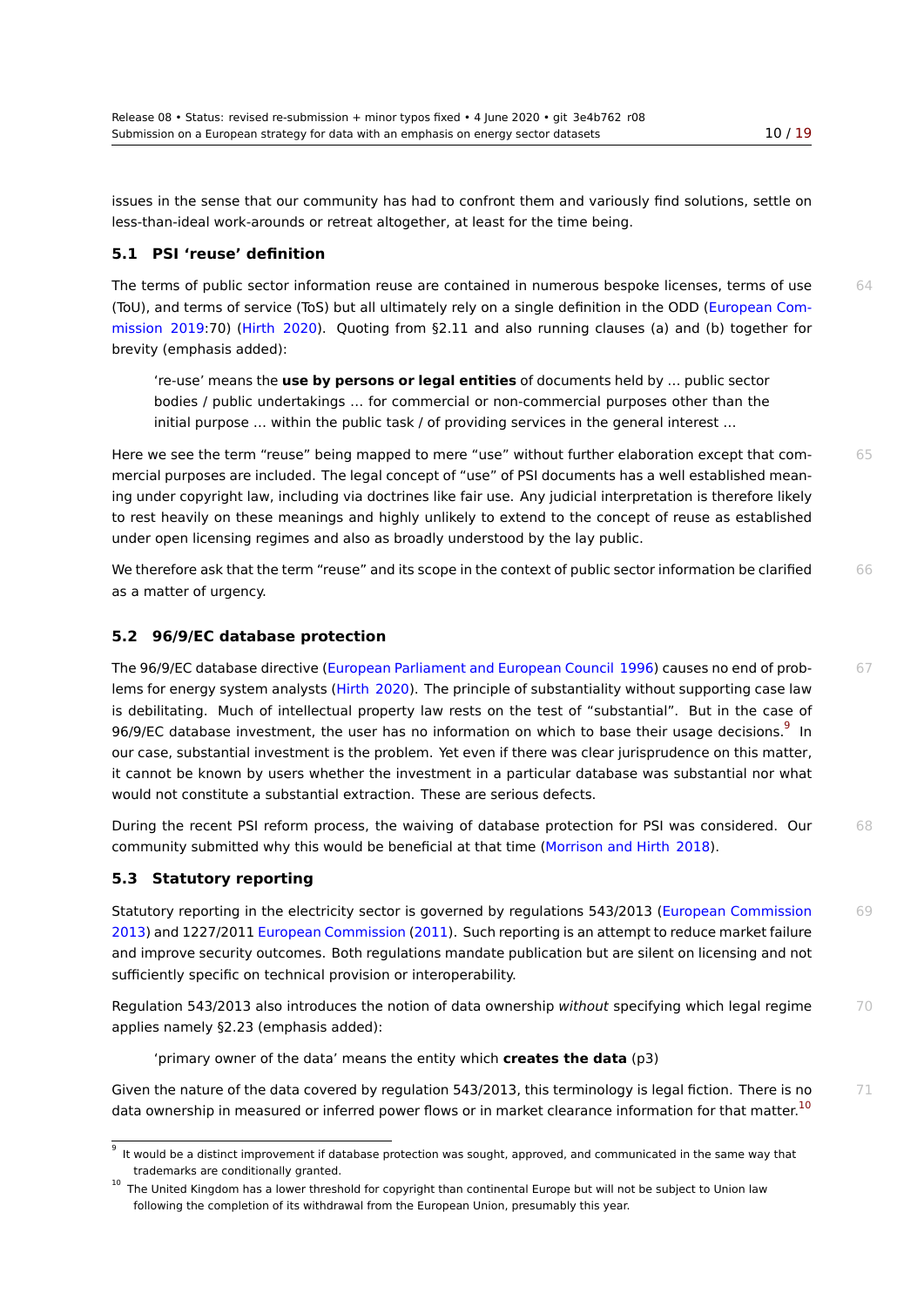In our experience, some power exchanges (PX) go to significant lengths to make their reported d[ata](#page-18-0) 72 technically difficult to extract. This includes webserving numerical information in a form that cannot be manually copied or otherwise saved. $^{11}$  Such practices lie clearly outside the spirit, if not the letter of the regulation. Users have contacted the PXs in question, but have been unable to influence these practices. The issue needs to be addressed by the Commission as part of this consultation process.

The ENTSO-E Transparency Platform [g](#page-10-1)ets tangled up in 96/9/EC database protection. A lay reading of 73 recital (41) of 96/9/EC directive would suggest that it is unlikely *sui generis* rights would apply to a public database mandated under Union law (emphasis added):

… whe[reas the maker of a da](https://transparency.entsoe.eu)tabase is the **person who takes the initiative and the risk of investing**; whereas this excludes subcontractors in particular from the definition of maker (p23)

In the case of the Transparency Platform, there is no initiative present and arguably no substantive risk  $74$ either. Moreover, the TSOs and other entities contributing data (often via XLS spreadsheets) could be seen in a role similar to subcontractors and therefore ineligible to share in any *sui generis* rights in any case. We therefore seek urgent clarification on these matters. That may require that the Commission seeks a declaratory judgement.

Our community has a long engagement with ENTSO-E to resolve the open licensing issues on their Trans- 75 parency Platform. We understand that there is general support for CC BY 4.0 within the organisation itself but that not all member system operators agree and that unanimous consent would be required.

It is worth noting that the French (RTE) and Finnish (Fingrid) transmission system operators webserve all 76 their public data under CC BY 4.0 or CC BY 4.0 compatible licenses.

### **5.4 Data portals located in the United States**

<span id="page-10-0"></span>There are large efforts in the United States to provide domain-specific information repositories. Indeed,  $77$ data is sometimes labelled the new oil. The World Resources Institute (WRI) is developing its Power Explorer portal with support from United States tech giants. Of particular note is that US portals do not believe that European 96/9/EC database protection extends to the United States — a legal position that has not been tested in law, nor is likely to be. This means data portals based in Europe need to comply with 96/9/EC database protection of indeterminate scope, while projects elsewhere can sim[ply ignore](http://powerexplorer.org) [these](http://powerexplorer.org) protections and extract and license content as they wish.

Indeed, some of the Transparency Platform inventory is now available on the WRI portal just mentioned  $78$ and licensed CC BY 4.0.12 This is also the case for OPSD inventory too. If nothing else, these events provide an example of how localised intellectual property instruments are fraught, given the globalised online world.

# **6 High-value d[at](#page-10-2)asets**

That the ODD does not schedule a category for energy seems a legislative oversight.<sup>13</sup> This should be  $79$ rectified by the Commission or the European Parliament.

The following suggestions were canvassed on the openmod mailing list during the week beginning 25 May  $80$ 

<sup>11</sup> For example: https://www.eex-transparency.com/en/power/de/production/usage/

 $12$  One submitter has discussed this matter with ENTSO-E's legal department.

<span id="page-10-2"></span><span id="page-10-1"></span><sup>&</sup>lt;sup>13</sup> Scheduled HVDS categories currently comprise: geospatial, earth observation and environment, meteorological, statistics, companies and company ownership, and mobility.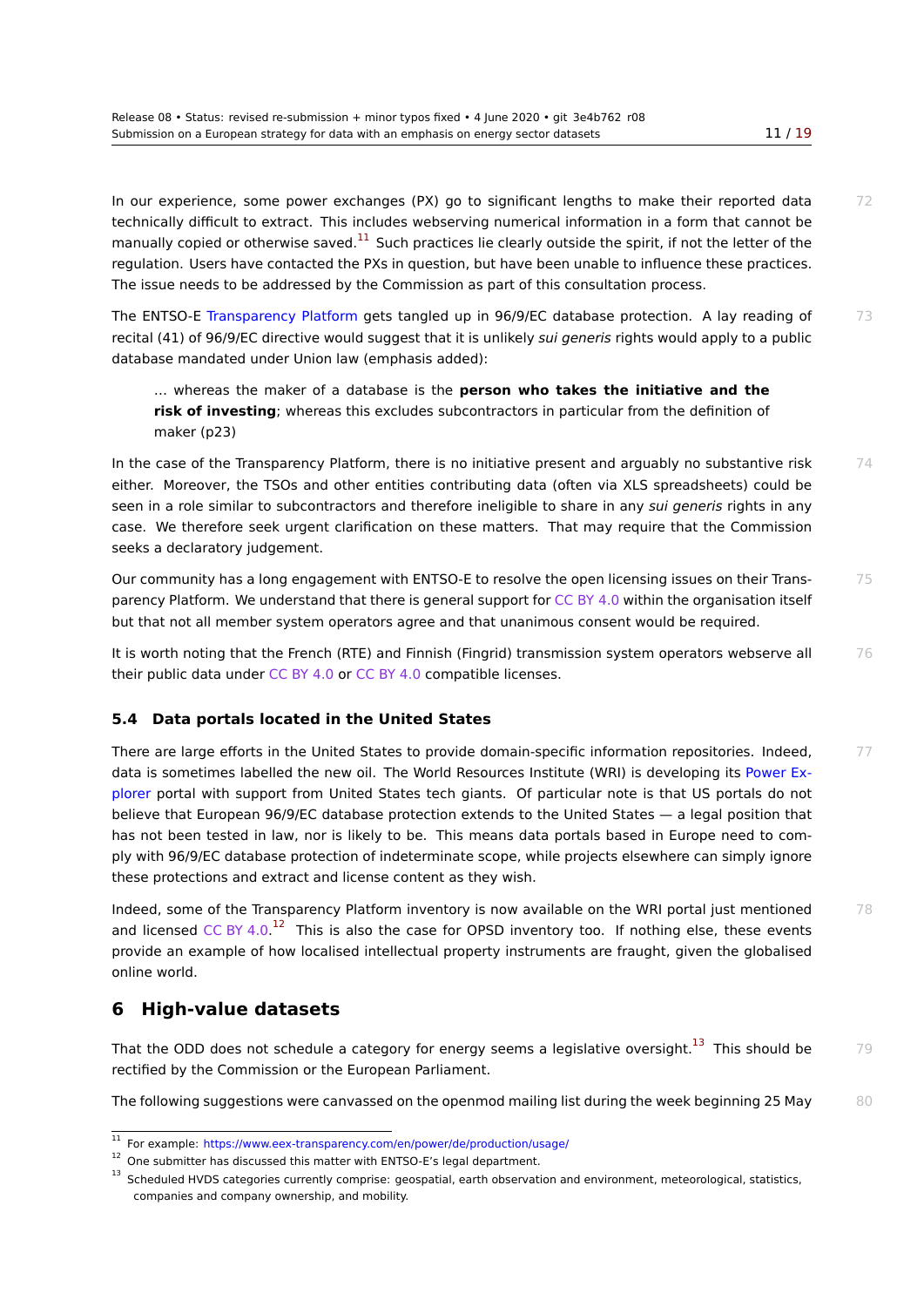2020.

#### **6.1 HVDS mobility**

The future growth of electromobility poses challenges to local distribution networks that need to be con-<br>81 sidered by network planners, operators, infrastructure developers, and researchers, the key stakeholders involved in driving the growth of electromobility and the reliability of electricity supply. There are four main types of data that are critical to make robust analyses and decisions regarding the integration of large-scale electromobility into local electricity supply systems:

- 1. statistical data corresponding to the use of electromobility (for instance, number and type of electric vehicles registered in each district, usage statistics of public charging locations)
- 2. statistical data corresponding to the performance of electric vehicles, batteries, and charging technologies (for example, mileage, efficiencies, and charging/discharging patterns)
- 3. geospatial data covering the locations of the existing and planned vehicle charging infrastructures
- 4. geospatial data corresponding to the locations and layouts of existing electricity distribution networks and grid connected energy infrastructures (for instance, storage, renewable generators, and commercial and industrial loads)

Publicly available datasets on the above-mentioned data categories would enable network planners, op-<br>82 erators, infrastructure developers, and researchers to understand:

- how the electric mobility future will look like
- how electric mobility will affect the local distribution network in the future
- where the potential "hot-spots" might emerge
- what are the technologically and economically feasible strategies that could support the fast growth of electric mobility while ensuring the necessary security and reliability thresholds of the distribution grid

#### **6.2 HVDS electricity sector**

Arguably, all the datasets on the OPSD platform (see section 4.5) meet the ODD requirements for support 83 as high-value datasets (refer section 4.5). Much of the primary data derives from the ENTSO-E Transparency Platform but has been extensively curated. Notwithstanding, the question of licensing remains unresolved and HVDS status would certainly assist in this re[gard](#page-6-1).

The OPSD platform does not cover m[ediu](#page-6-1)m and low voltage distribution networks and further considera- 84 tion needs to be given to that kind of information too. This is particularly relevant for electromobility and smart consumption architectures.

# **7 Open data licensing**

<span id="page-11-0"></span>The details of open data licensing were set aside earlier. This section returns to the subject because the 85 choice of license can be highly material.

Figure 2 examines the compatibilities between different data licenses. The diagram is speculative because 86 some of the relationships are unknown and would probably require court rulings to provide definitive answers.

The s[ub](#page-12-0)mitters advocate just two licenses should be applied to datasets:  $CC$  BY 4.0 and  $CC0$  1.0. This  $87$ view is supported by Lämmerhirt (2017) who recommends against the ODbL and in favour of CC BY 4.0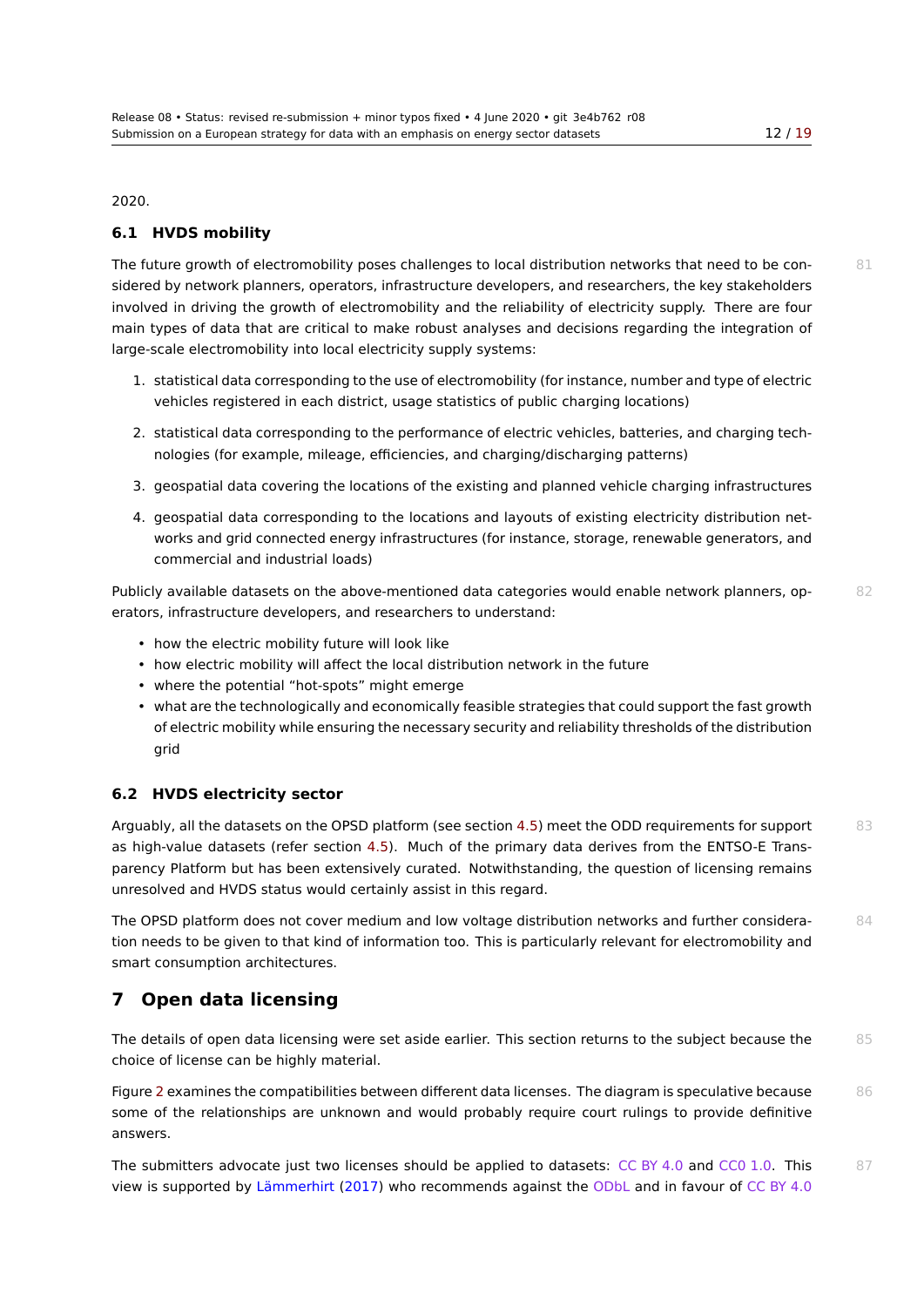<span id="page-12-0"></span>

for public sector information because the use of ODbL creates a data  $\sinh^{-1/4}$  — as can be seen in figure [2.](#page-18-0)

**Figure 2:** Data license compatibility chart. An inbound arrow represents an inbound compatibility. *Credit*: Robbie Morrison.

# **8 Discussion**

Intellectual property law is clearly not fit-for-purpose when applied outside of traditional creative endeav- 88 ours such as literature and music. While computer programs have been formally subject to copyright since 1980 in the United States and somewhat later elsewhere, it has taken enormous effort to create an open source ecosystem where developers can easily leverage from the state-of-the-art and, should they so choose, contribute back to this common heritage. Estimates vary but around 80% of code in use today is open source.<sup>15</sup>

There are now three decades of open source license development with countless expert working groups 89 carefully crafting licenses while attempting to second guess how civil courts and copyright transgressors might react. F[urt](#page-12-2)hermore, during that time, the regulatory environment has only become more complex and difficult.

Similar institutional and structural processes are now being repeated for machine-readable data. On 90 one hand, copyright and copyright-like protections have been extended in an attempt to establish clear

 $\frac{14}{14}$  More specifically, by not mentioning the ODC-By and ODbL licenses, we can infer that the Open Knowledge Foundation (OKF) no longer recommends their use for public sector information. It should be noted too that Lämmerhirt is employed by OKF who originally drafted the ODbL. The OKF was, for some time, known as Open Knowledge International (OKI).

<span id="page-12-2"></span><span id="page-12-1"></span><sup>15</sup> Assessing the economic contribution is difficult but analysis includes Eghbal (2016) and Robbins *et al* (2018).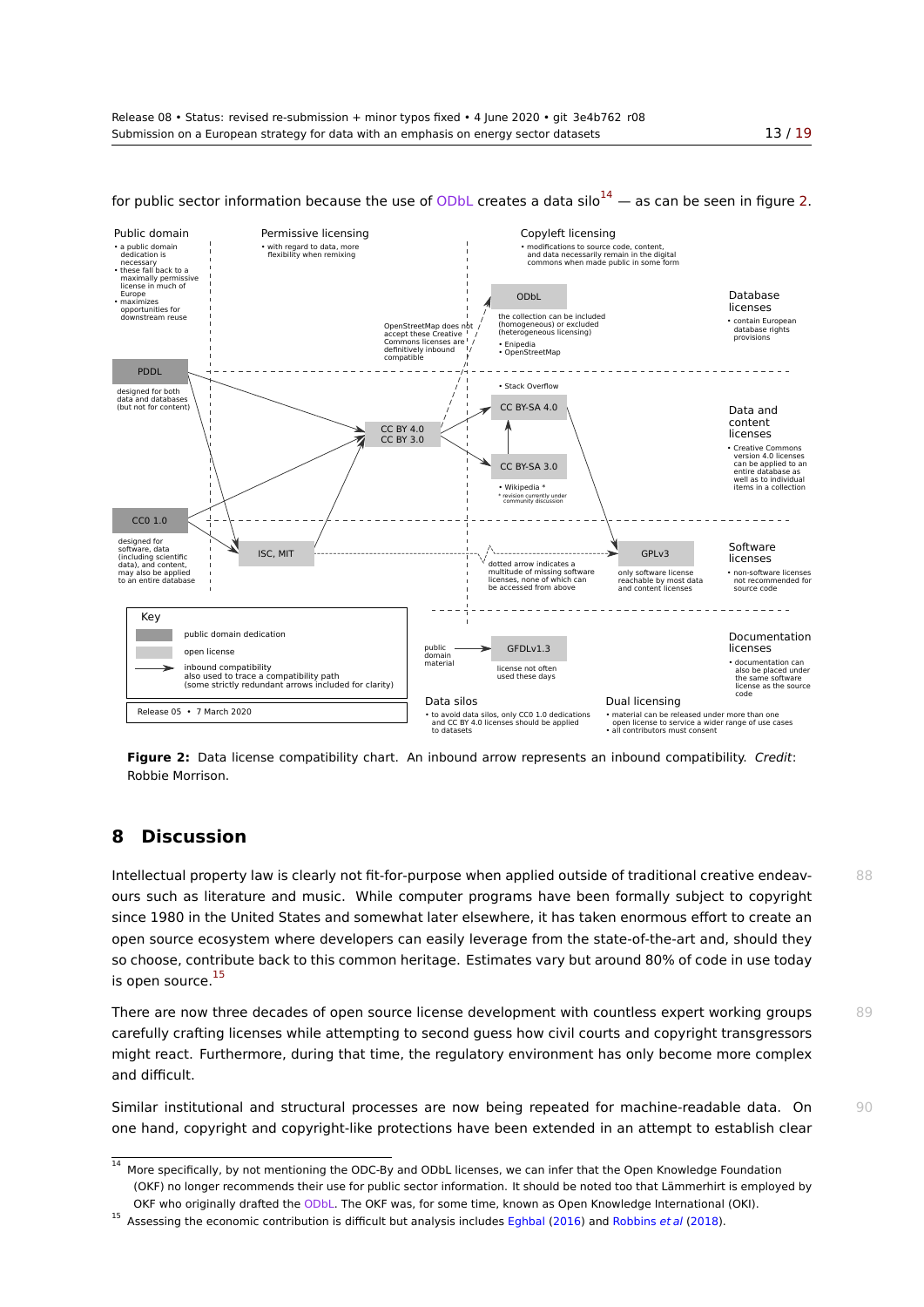and secure intellectual property rights for collections of data and structured databases. On the ot[her](#page-18-0) hand, an emerging open data movement is attempting to secure a digital commons modelled on the aforementioned software commons.

Society is currently in danger of repeating the exact same tragedy for open data as occurred earlier 91 for open source software. Difficult-to-scope property rights now automatically attach to collections of data and to databases — with the European 96/9/EC database right being especially open-ended and problematic to assess.

Of particular concern is 96/9/EC database protection in relation to public sector information — this *sui* 92 *generis* right should have been waived by default with the 2019 open data directive. Furthermore, a number of legal clarifications concerning the extent of copyright resident in datasets would be straightforward to enact. Another legislative improvement would be explicit support for the elective committal of information to the public domain. $^{16}$ 

In our experience, with regard to energy system analysis, open data licenses do not provide data users 93 with permissions, because collection copyright and 96/9/EC database protection only rarely attach. Rather such licenses provide data users [wi](#page-13-0)th certainty in terms of use and reuse. In short, **an open license in this context simply confirms rather than grants openness**.

We believe the Commission should first repair existing legislation before embarking on novel intellectual 94 property rights. We outlined key issues in section 1 and elaborated on these throughout this submission.

Speaking generally, the open energy modelling community is particularly interested in working with the 95 Commission on the specification and selection of high-value datasets. We also believe that high-value datasets cannot be separated from their technic[al](#page-1-1) and social ecosystems and that their genuine open licensing is non‑negotiable.

The submitters would be happy to provide the Commission with further information, sources, and exam-<br>
<sup>96</sup> ples on request.

# **Acknowledgements**

The submitters wish to thank Genaro Longoria, Ingmar Schlecht, Matthias Weitzel, and Andrew Wilson 97 for their input. Berit Erlach kindly proofread a final version. All errors remain the responsibility of the submitters.

The document itself was prepared using free software (Linux, bash, git, LaTeX, Inkscape) and fonts (De- 98 jaVu Sans).

<span id="page-13-0"></span> $\frac{16}{16}$  India has straightforward legislation in this regard, which was amended in 2012 to allow a simple public notice to effect transfer of an identified work to the public domain. See the Copyright Act (1957) §21 covering the right of the author to relinquish copyright and the Copyright Rules (2013) rule 5.2 detailing the information that a public notice must provide.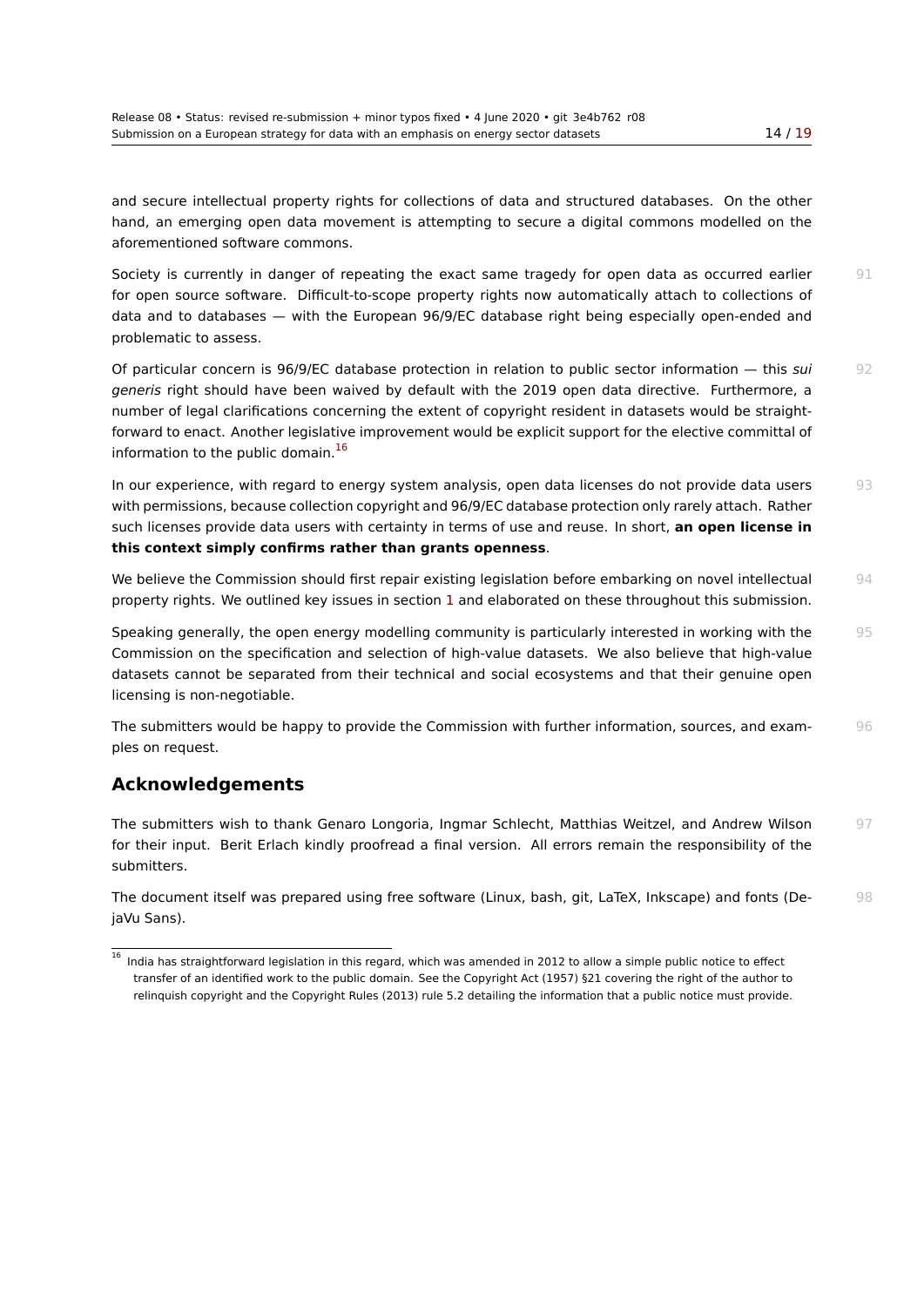### **Abbreviations**

| <b>API</b>  | application programming interface                                 |
|-------------|-------------------------------------------------------------------|
| DDA         | distributed data architecture                                     |
| ENTSO-E     | European Network of Transmission System Operators for Electricity |
| <b>FSFE</b> | <b>Free Software Foundation Europe</b>                            |
| <b>IDR</b>  | industrial data right (speculative)                               |
| <b>HELM</b> | holomorphic embedding load flow method                            |
| <b>HVDS</b> | high-value dataset (European Commission 2019)                     |
| ICT         | information and communications technology                         |
| <b>ODD</b>  | 2019/1024 open data directive (European Commission 2019)          |
| <b>PSI</b>  | public sector information                                         |
| <b>SPDX</b> | software package data exchange                                    |
| TP.         | European electricity market transparency platform (ENTSO-E 2017)  |
| TSO         | transmission system operator                                      |
| UrhG        | Urheberrechtsgesetz (the German statute covering copyright)       |

# **Referenc[es](https://en.wikipedia.org/wiki/Transmission_system_operator)**

- American Economic Association. 2019. *Data and code availability policy*. Nashville, Tennessee, USA. 10 July. Website.
- <span id="page-14-1"></span>Anon. 2020. *Online consultation: a European strategy for data*. Brussels, Belgium: European Commission. February. Website.
- Biddle, C Bradford. 2020. Linux Foundation is eating the world. *Journal of Open Law, Technology and Society*. **11**(1). May. ISSN 2666-8106. doi [105033/jolts.v11i1](https://ec.europa.eu/digital-single-market/en/news/online-consultation-european-strategy-data).137. Open access.
- Burgelman, Jean, Corina Pascu, Katarzyna Szkuta, Rene Schomberg, Athanasios Karalopoulos, Konstantinos Repanas, and Michel [Schouppe. 2019. Open science, open](https://jolts.world/index.php/jolts/article/download/137/261) data, and open scholarship: European policies to make science [fit for the tw](https://www.worldcat.org/issn/2666-8106)ent[y-first century.](http://dx.doi.org/105033/jolts.v11i1.137) *Frontiers in Big Data*. **2**: 43. 10 December. doi 10.3389/fdata.2019.00043. Open access.
- <span id="page-14-0"></span>DALICC. ongoing. *DALICC project*. Austria: Data Licenses Clearance Center. Website.
- D[atabus. ongoing.](http://dx.doi.org/10.3389/fdata.2019.00043) *Databus: global and unified access to data*. Databus. Website.
- <span id="page-14-3"></span>Davidson, Mark J. 2008. *The legal protection of databases*. Cambridge, United Kingdom: Cambridge University Press[. January. ISBN](https://dalicc.net) 978-0-521-04945-0. Paperback edition.
- <span id="page-14-2"></span>Drexl, Josef. 2017. [Designing competitive markets for industria](https://databus.dbpedia.org)l data: between propertisation and access. *Journal of Intellectual Property, Information Technology and E-Commerce Law (JIPITEC)*. **8**(1): 257–292. ISSN 2190-3387.
- <span id="page-14-5"></span>Duch-Brown, Nest[or, Bertin Martens, and Frank Mueller-Langer. 2017.](http://www.jipitec.eu/issues/jipitec-8-4-2017/4636/JIPITEC_8_4_2017_257_Drexl) *The economics of ownership, access and trade in digital data — JRC Digital Economy Working Paper 2017-01*. Seville, Spain: European Com[mission JRC](https://www.worldcat.org/issn/2190-3387) (Joint Research Centre) Technical Reports. Document generated 2 March 2017.
- <span id="page-14-4"></span>Eghbal, Nadia. 2016. *Roads and bridges: the unseen labor behind [our digital infrastructure](https://ec.europa.eu/jrc/sites/jrcsh/files/jrc104756.pdf)*. New York, [USA: Ford Foundation. July.](https://ec.europa.eu/jrc/sites/jrcsh/files/jrc104756.pdf)
- <span id="page-14-6"></span>European Commission. 2011. Regulation (EU) No 1227/2011 of the European Parliament and of the Council of 25 October 2011 [on wholesale energy market integrity and transparency \(text with EEA](https://www.fordfoundation.org/media/2976/roads-and-bridges-the-unseen-labor-behind-our-digital-infrastructure.pdf) relevance). *Official Journal of the European Union*. **L 326**: 1–16. December.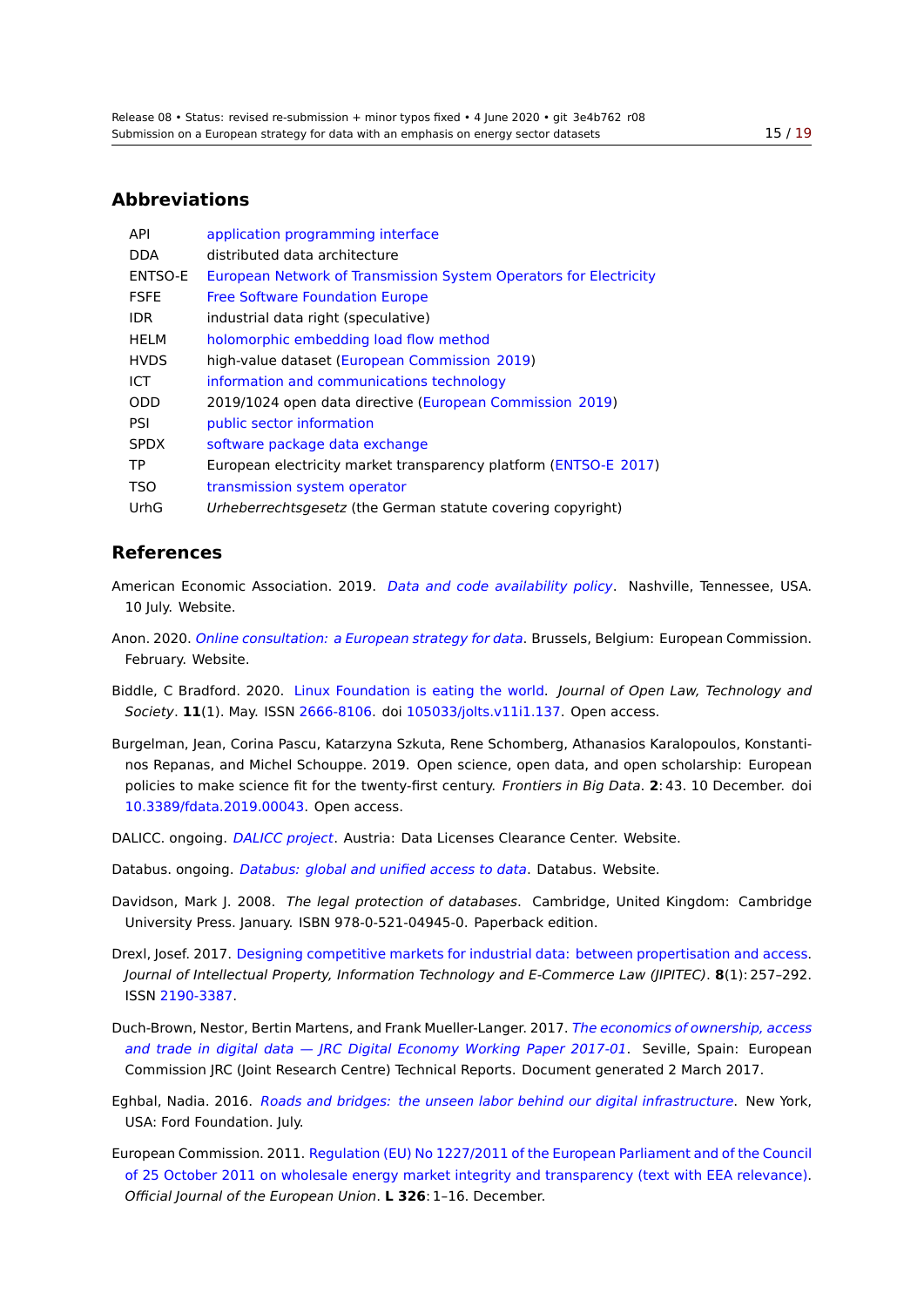- European Commission. 2013. Commission Regulation (EU) No 543/2013 of 14 June 2013 on submiss[ion](#page-18-0) and publication of data in electricity markets and amending Annex I to Regulation (EC) No 714/2009 of the European Parliament and of the Council. *Official Journal of the European Union*. **L 163**: 1–12. 15 June.
- <span id="page-15-12"></span>European Commission. 2018. *[Communication from the Commission to the European Parliament, the](http://eur-lex.europa.eu/LexUriServ/LexUriServ.do?uri=OJ:L:2013:163:0001:0012:EN:PDF) [European Council, the Council, the European E](http://eur-lex.europa.eu/LexUriServ/LexUriServ.do?uri=OJ:L:2013:163:0001:0012:EN:PDF)conomic and Social Committee, the Committee of the Regions and the European Investment Bank. A clean planet for all — a European strategic long‑term vision for a prosperous, modern, competitive and climate neutral economy — COM (2018) 773 final*. [Brussels, Belgium: European Commission. November. Not ratified as of May 2020.](https://eur-lex.europa.eu/legal-content/EN/TXT/PDF/?uri=CELEX:52018DC0773&from=EN)
- European Commission. 2019. [Directive \(EU\) 2019/1024 of the European Parliament and of the Council of](https://eur-lex.europa.eu/legal-content/EN/TXT/PDF/?uri=CELEX:52018DC0773&from=EN) [20 June 2019 on open data and the re-use of public sector information — PE/28/2019/REV/1.](https://eur-lex.europa.eu/legal-content/EN/TXT/PDF/?uri=CELEX:52018DC0773&from=EN) *Official Journal of the European Union*. **L 172**: 56–83. June.
- <span id="page-15-9"></span>European Commission. 2020a. *[Communication from the Commission to the European Parliament, the](https://eur-lex.europa.eu/legal-content/EN/TXT/PDF/?uri=CELEX:32019L1024&from=EN) [Council, the European Economic and Social Committee and the Committee of the Regions: a E](https://eur-lex.europa.eu/legal-content/EN/TXT/PDF/?uri=CELEX:32019L1024&from=EN)uropean strategy for data — COM (2020) 66 final*. Brussels, Belgium: European Commission. 19 February.
- <span id="page-15-0"></span>European Commission. 2020b. *[Factsheet: the European data strategy](https://ec.europa.eu/info/sites/info/files/communication-european-strategy-data-19feb2020_en.pdf)*. Brussels, Belgium: European [Commission. 19 February.](https://ec.europa.eu/info/sites/info/files/communication-european-strategy-data-19feb2020_en.pdf)
- <span id="page-15-1"></span>E[uropean Commission. 2020c.](https://ec.europa.eu/info/sites/info/files/communication-european-strategy-data-19feb2020_en.pdf) *On artificial intelligence: a European approach to excellence and trust — White paper — COM (2020) 65 final*[. Brussels, Belgium: European Com](https://ec.europa.eu/commission/presscorner/api/files/attachment/862109/European_data_strategy_en.pdf.pdf)mission. February.
- <span id="page-15-3"></span>European Commission. 2020d. *Report on the safety and liability implications of artificial intelligence, the internet of things and robotics — COM (2020) 64 final*[. Brussels, Belgium: European Commission.](https://ec.europa.eu/info/sites/info/files/commission-white-paper-artificial-intelligence-feb2020_en.pdf) [February. Report accompanying whi](https://ec.europa.eu/info/sites/info/files/commission-white-paper-artificial-intelligence-feb2020_en.pdf)te paper.
- <span id="page-15-4"></span>European Parliament and European Council. 1996. [Directive 96/9/EC of the European Parliament and of](https://ec.europa.eu/info/sites/info/files/report-safety-liability-artificial-intelligence-feb2020_en_1.pdf) [the Council of 11 March 1996 on the legal protection of d](https://ec.europa.eu/info/sites/info/files/report-safety-liability-artificial-intelligence-feb2020_en_1.pdf)atabases. *Official Journal of the European Union*. **L 77**: 20–28. 27 March.
- <span id="page-15-11"></span>European Statistical System. 2017. *Position paper [on access to privately held data which are of public](http://eur-lex.europa.eu/legal-content/EN/TXT/PDF/?uri=CELEX:31996L0009&from=EN) [interest: opening up new data sources for a new generation of officia](http://eur-lex.europa.eu/legal-content/EN/TXT/PDF/?uri=CELEX:31996L0009&from=EN)l statistics: in light of the growing European Digital Single Market and the revision of the Public Sector Information Directive*. Luxembourg: European Statistical System (ESS)[. November.](https://ec.europa.eu/eurostat/documents/7330775/8463599/ESS+Position+Paper+on+Access+to+privately+held+data+final+-+Nov+2017.pdf)
- <span id="page-15-2"></span>Fr[omhold-Eisebith, Martina, Ulrike Grote, Ellen Matthies, Dirk Messner, Karen Pittel, Hans Joachim](https://ec.europa.eu/eurostat/documents/7330775/8463599/ESS+Position+Paper+on+Access+to+privately+held+data+final+-+Nov+2017.pdf) [Schellnhuber, Ina Schieferdecker, Sabine Schlacke, and Uwe Schneidewind. 2019.](https://ec.europa.eu/eurostat/documents/7330775/8463599/ESS+Position+Paper+on+Access+to+privately+held+data+final+-+Nov+2017.pdf) *Digital momentum for the UN Sustainability Agenda in the 21st century — Policy paper 10*. Berlin, Germany: German Advisory Council on Global Change (WBGU). July. ISBN 978-3-946830-23-8. German version also.
- <span id="page-15-8"></span>Gotzens, Fabian, Heidi Heinrichs, Jonas Hörsch, and Fabian Hofmann. 2019. Performin[g energy modelling](https://www.wbgu.de/fileadmin/user_upload/wbgu/publikationen/politikpapiere/pp10_2019/pdf/WBGU_PP10_EN.pdf) [exercises in a transparent way: the issue of data quality in power plant d](https://www.wbgu.de/fileadmin/user_upload/wbgu/publikationen/politikpapiere/pp10_2019/pdf/WBGU_PP10_EN.pdf)atabases. *Energy Strategy Reviews*. **23**: 1–12. January. ISSN 2211-467X. doi 10.1016/j.esr.2018.11.004.
- <span id="page-15-5"></span>Groscurth, Helmuth‑M. 1995. Design and management of energy databases. *[Energy Sources](http://www.sciencedirect.com/science/article/pii/S2211467X18301056)*. **17**(4): 445– 457. ISSN 0090-8312. doi [10.1080/00908319508946093.](http://www.sciencedirect.com/science/article/pii/S2211467X18301056)
- <span id="page-15-6"></span>Hellmann, Sebastian. 2019. *DBp[edia's Datab](https://www.worldcat.org/issn/2211-467X)us [and strategic initiative to f](http://dx.doi.org/10.1016/j.esr.2018.11.004)acilitate "1 billion derived knowledge graphs by and for consumers" until 2025*. Leipzig, Germany: DBpedia. September.
- <span id="page-15-10"></span><span id="page-15-7"></span>Hirth, Lion. 2020. [Open d](https://www.worldcat.org/issn/0090-8312)ata [for electricity modeling: legal as](http://dx.doi.org/10.1080/00908319508946093)pects. *Energy Strategy Reviews*. **27**: 100433. January. ISSN 2211-467X. doi [10.1016/j.esr.2019.100433.](https://downloads.dbpedia.org/repo/lts/publication/strategy/2019.09.09/strategy_databus_initiative.pdf)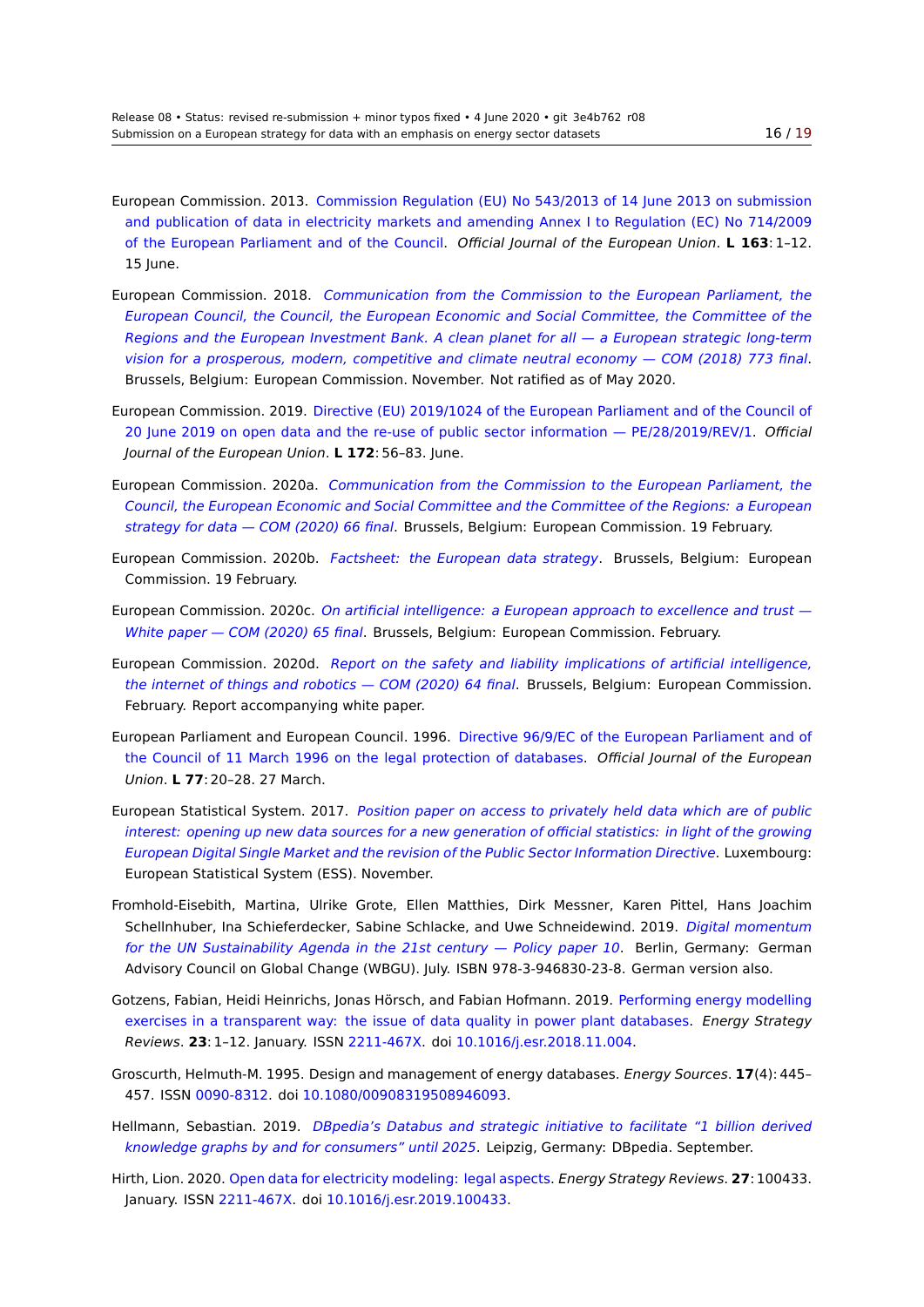- Hülk, Ludwig, Berit Müller, Martin Glauer, Elisa Förster, and Birgit Schachler. 2018. Transparency, rep[ro](#page-18-0)ducibility, and quality of energy system analyses: a process to improve scientific work. *Energy Strategy Reviews*. **22**: 264–269. 1 November. ISSN 2211-467X. doi 10.1016/j.esr.2018.08.014. Open access.
- <span id="page-16-2"></span>Jin, Donghan, Raffaella Ocone, Kui Jiao, and Jin Xuan. 2020. Energy and AI. *Energy and AI*. **1**[: 100002.](https://www.sciencedirect.com/science/article/pii/S2211467X18300828/pdfft?isDTMRedir=true&download=true) August. ISSN 2666-5468. doi [10.1016/j.egyai.2020.100002. First issue statement. Op](https://www.sciencedirect.com/science/article/pii/S2211467X18300828/pdfft?isDTMRedir=true&download=true)en access.
- <span id="page-16-6"></span>Kerber, Wolfgang. 2016. *A new (intellectu[al\) property](https://www.worldcat.org/issn/2211-467X) righ[t for non-personal data?: a](http://dx.doi.org/10.1016/j.esr.2018.08.014)n economic analysis — Joint discussion paper 37-2016*. Marburg, Germany: Philipps-University Marburg. September. Forthcomingi[n Gewerblic](https://www.worldcat.org/issn/2666-5468)her [Rechtsschutz und Urheberrech](http://dx.doi.org/10.1016/j.egyai.2020.100002)t. Internationaler Teil (GRUR Int), 11/2016.
- Lämmerhirt, Danny. 2017. *[Avoiding data use silos: how governments can simplify the open licensing land](https://www.uni-marburg.de/fb02/makro/forschung/magkspapers/paper_2016/37-2016_kerber.pdf)scape*[. Cambridge, United Kingdom: Op](https://www.uni-marburg.de/fb02/makro/forschung/magkspapers/paper_2016/37-2016_kerber.pdf)en Knowledge International. December. Webpage. Organization now named Open Knowledge Foundation.
- Lämmerhirt, Danny, Jonat[han Gray, Tommaso Venturini, and Axel Meunier. 2018.](https://research.okfn.org/avoiding-data-use-silos/) *Advancing sustainabil[ity tog](https://research.okfn.org/avoiding-data-use-silos/)ether? citizen-generated data and the Sustainable Development Goals*. Global Partnership for Sustainable Development Data, Open Knowledge International, Public Data Lab. December.
- ENTSO-E. 2017. *ENTSO-E transparency platform*. Belgium, Brussels. Website.
- Morrison, Robbie. 2018. [Energy system modeling: public transparency,](http://www.data4sdgs.org/sites/default/files/services_files/Advancing%20Sustainability%20Together%20CGD%20Report_0.pdf) scientific reproducibility, and open development. *Energy Strategy Reviews*. **20**: 49–63. April. ISSN 2211-467X. doi 10.1016/j.esr.[2017.12.010. Open access.](https://transparency.entsoe.eu)
- <span id="page-16-3"></span>Morrison, Robbie. 2019. *An [open energy system modeling community](https://www.sciencedirect.com/science/article/pii/S2211467X17300949/pdfft?md5=bec0fa165fae52cdeb539331df3e3c98&pid=1-s2.0-S2211467X17300949-main.pdf)*. Hannover, Germany: Leibniz [Research Alliance Open Scien](https://www.sciencedirect.com/science/article/pii/S2211467X17300949/pdfft?md5=bec0fa165fae52cdeb539331df3e3c98&pid=1-s2.0-S2211467X17300949-main.pdf)ce. November. doi 10.25815/ff3b-d154. Blog.
- <span id="page-16-5"></span>M[orrison, Robbie. 2020a.](http://dx.doi.org/10.1016/j.esr.2017.12.010) *REMod pathways study from Fraunhofer ISE, Germany*. Germany: Open Energy Modelling Initiative. Feb[ruary. Posting.](https://genr.eu/wp/an-open-energy-system-modeling-community/)
- Morrison, Robbie. 2020b. *Submission on a Europe[an strategy for data w](http://dx.doi.org/10.25815/ff3b-d154)ith an emphasis on energy sector datasets — Release 08*. [Berlin, Germany. 30 May. A reference to the current re](https://forum.openmod-initiative.org/t/remod-pathways-study-from-fraunhofer-ise-germany/1936)lease this document.
- Morrison, Robbie, Tom Brown, and Matteo De Felice. 2017. *Submission on the re-use of public sector information: with an emphasis on energy system datasets — Release 09*. Berlin, Germany. 10 December. A reference to release 09 this document.
- <span id="page-16-0"></span>Morrison, Robbie and Lion Hirth. 2018. *Follow‑up to the public [consultation on the re‑use of public sector](https://forum.openmod-initiative.org/uploads/default/original/1X/d659fda325438884e6e78b372772ed7069633f97.pdf) [information: issues surrounding sui generis database rights — Release](https://forum.openmod-initiative.org/uploads/default/original/1X/d659fda325438884e6e78b372772ed7069633f97.pdf) 03*. Berlin, Germany. February.
- <span id="page-16-8"></span>Müller, Berit, Jens Weibezahn, and Frauke Wiese. 2018. Energy modelling: a quest for a more open and transparent approach. *European Energy Journal*. **8**[\(2\): 18–24. December. ISSN](https://forum.openmod-initiative.org/uploads/default/original/1X/13d808d638e2aeaba9bfcea9ba93bd291d44c1f3.pdf) 2211-9175.
- <span id="page-16-4"></span>Negreiro, Mar. 2018. *[Free flow of non-personal data in the European Unio](https://forum.openmod-initiative.org/uploads/default/original/1X/13d808d638e2aeaba9bfcea9ba93bd291d44c1f3.pdf)n — Briefing — PE 614.628*. Brussels, Belgium: European Parliamentary Research Service (EPRS). September.
- <span id="page-16-7"></span>Open Energy Modelling Initiative. ongoing. *openmod forum*. Open Energy Model[ling Initiativ](https://www.worldcat.org/issn/2211-9175)e. Website.
- Open Knowledge Foundation. no date. *[Open Definition 2.1 Defining open in open data, open content](http://www.europarl.europa.eu/RegData/etudes/BRIE/2017/614628/EPRS_BRI%282017%29614628_EN.pdf) and open knowledge*. Cambridge, United Kingdom: Open Knowledge Foundation (OKF). Website.
- <span id="page-16-1"></span>Outhred, Hugh R and R John Kaye. 1996. Inc[orporating netwo](https://forum.openmod-initiative.org)rk effects in a competitive electricity industry: an Australian perspective. Chapter 9, pp. 207–228. In: *[Electricity transmission pricing and technology](https://opendefinition.org/od/2.1/en/)*. [Einhorn, Michael A an](https://opendefinition.org/od/2.1/en/)d Riaz Siddiqi (editors). Boston, Massachusetts, USA: Kluwer. ISBN 978-0-7923- 9643-7.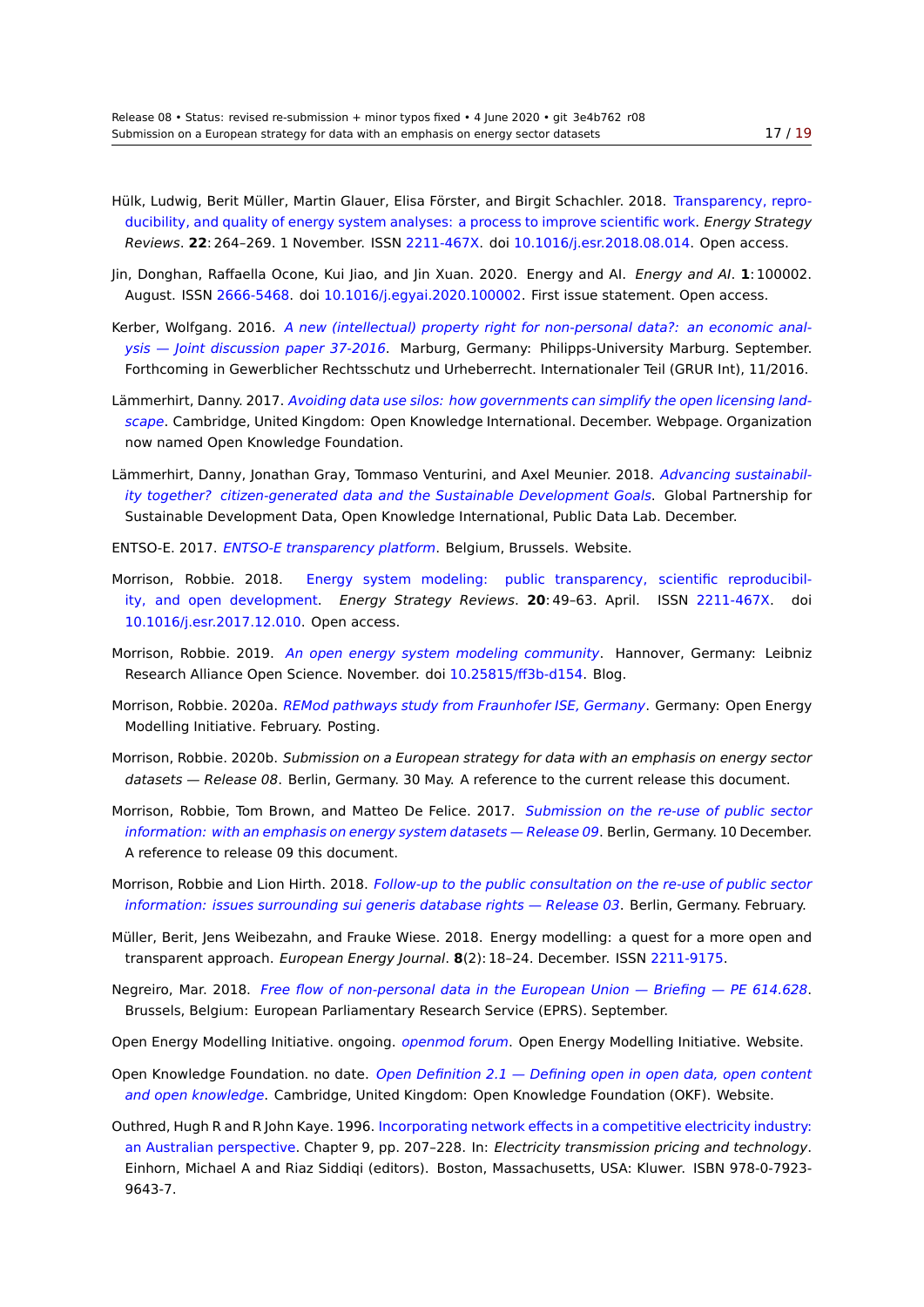Ramalho, Ana. 2018. *Ex machina, ex auctore? Machines that create and how EU copyright law vie[ws](#page-18-0) them*. Alphen aan den Rijn, the Netherlands. November. Website.

- Rey, Luis, Krzysztof Wojtowicz, Bert Saveyn, Matthias Weitzel, Toon Vandyck, Marie Tamba, and Umed Temursho. 2019. *Baseline GECO 11/2018*[. Brussels, Belgium: European Commission Joint Research](http://copyrightblog.kluweriplaw.com/2018/11/12/ex-machina-ex-auctore-machines-that-create-and-how-eu-copyright-law-views-them/) [Cente](http://copyrightblog.kluweriplaw.com/2018/11/12/ex-machina-ex-auctore-machines-that-create-and-how-eu-copyright-law-views-them/)r (JRC). 14 January. PID: 3ffc59a1-edff-491f-8894-3147d2202e42. GECO is Global Energy and Climate Outlook.
- Rey Los Santos, Lui[s, Krzysztof Wojtowicz, M](http://data.europa.eu/89h/3ffc59a1-edff-491f-8894-3147d2202e42)arie Tamba, Toon Vandyck, Matthias Weitzel, Bert Saveyn, and Umed Temursho. 2018. *Global macroeconomic balances for mid-century climate analyses — Supplementary material to global energy and climate outlook 2018 — EUR 29490 EN*. Luxembourg: Publications Office of the European Union. ISBN 978-92-79-98168-5. doi 10.2760/858469. JRC113981.
- Robbins, Carol A, Gizem Korkmaz, José Bayoán Santiago Calderón, Daniel Chen, Claire Kelling, Stephanie Shipp, and Sallie Keller. 2018. *Open source software as intangible capital: measuring the cost and impact of free digital tools — Preliminary Draft*. October.
- Spine. ongoing. *Spine*. Espoo, Finland: VTT Technical Research Centre of Finland. Website.
- <span id="page-17-2"></span>Stepanov, Ivan. 2020. Introducin[g a property right over data in the EU: the data producer's right — an](https://www.sipotra.it/wp-content/uploads/2019/02/Open-Source-Software-as-Intangible-Capital-Measuring-the-Cost-and-Impact-of-Free-Digital-Tools-Preliminary-Draft.pdf) evaluation. *[International Review of Law, Compu](https://www.sipotra.it/wp-content/uploads/2019/02/Open-Source-Software-as-Intangible-Capital-Measuring-the-Cost-and-Impact-of-Free-Digital-Tools-Preliminary-Draft.pdf)ters and Technology*. **34**(1): 65–86. January. ISSN 1360- 0869. doi 10.[1080/1](http://www.spine-model.org)3600869.2019.1631621. Open access.
- <span id="page-17-4"></span>Sterchele, Philip, Julian [Brandes, Judith Heilig, Danien Wrede, Christoph Kost, Thomas Schlegl, Andreas](https://doi.org/10.1080/13600869.2019.1631621) [Bett, and H](https://doi.org/10.1080/13600869.2019.1631621)ans-Martin Henning. 2020a. *Wege zu einem Klimaneutralen Energiesysem: Die deutsc[he En](https://www.worldcat.org/issn/1360-0869)[ergie](https://www.worldcat.org/issn/1360-0869)wen[de im Kontext gesellschaftlicher Ver](http://dx.doi.org/10.1080/13600869.2019.1631621)haltensweisen*. Freiburg, Germany: Fraunhofer ISE. February.
- Sterchele, Philip, Julian Brandes, Judith [Heilig, Danien Wrede, Christoph Kost, Thomas Schlegl, Andreas](https://www.ise.fraunhofer.de/content/dam/ise/de/documents/publications/studies/Fraunhofer-ISE-Studie-Wege-zu-einem-klimaneutralen-Energiesystem.pdf) [Bett, and Hans-Martin Henning. 2020b.](https://www.ise.fraunhofer.de/content/dam/ise/de/documents/publications/studies/Fraunhofer-ISE-Studie-Wege-zu-einem-klimaneutralen-Energiesystem.pdf) *Wege zu einem Klimaneutralen Energiesysem: Die deutsche Energiewende im Kontext gesellschaftlicher Verhaltensweisen — Anhang zur Studie*. Freiburg, Germany: Fraunhofer ISE. February. Supplementary material.
- Stodden, Victoria. 2009. The legal framewo[rk for reproducible scientific research: licensing and copyright.](https://www.ise.fraunhofer.de/content/dam/ise/de/documents/publications/studies/Anhang-Studie-Wege-zu-einem-klimaneutralen-Energiesystem.pdf) *[Computing in Science Engineering](https://www.ise.fraunhofer.de/content/dam/ise/de/documents/publications/studies/Anhang-Studie-Wege-zu-einem-klimaneutralen-Energiesystem.pdf)*. **11**(1): 35–40. January. ISSN 1521-9615. doi 10.1109/MCSE.2009.19.
- <span id="page-17-1"></span>Wiebe, Andreas. 2016. *Who owns non-personal data?: legal aspects and challenges related to the creation of new "industrial data rights" — Presentation*[. Göttingen, Germany: University of Goettingen. Slides](https://web.stanford.edu/~vcs/papers/LFRSR12012008.pdf) presented at the GRUR conference on data ownership, Brussel[s.](https://www.worldcat.org/issn/1521-9615)
- Wiebe, Andreas. 2017. [Protection of industrial data: a new property right for the digital economy?](http://www.grur.org/uploads/tx_meeting/01-Wiebe_Presentation_Brussels.pdf) *Jour[nal of Intellectual Property Law and Practice](http://www.grur.org/uploads/tx_meeting/01-Wiebe_Presentation_Brussels.pdf)*. **12**(1): 62–71. January. ISSN 1747-1532. doi 10.1093/jiplp/jpw175.
- <span id="page-17-3"></span>Wiese, Frauke, Gesine [Bökenkamp, Clemens Wingenbach, and Olav Hohmeyer. 2014. An open s](https://academic.oup.com/jiplp/article-pdf/12/1/62/9430217/jpw175.pdf)ource energy system simulation model as an instrument for public participation i[n the develo](https://www.worldcat.org/issn/1747-1532)pme[nt of strate](http://dx.doi.org/10.1093/jiplp/jpw175)[gies for a su](http://dx.doi.org/10.1093/jiplp/jpw175)stainable future. *Wiley Interdisciplinary Reviews: Energy and Environment*. **3**(5): 490–504. September. ISSN 2041-840X. doi 10.1002/wene.109.
- <span id="page-17-0"></span>Wiese, Frauke, Ingmar Schlecht, Wolf-Dieter Bunke, Clemens Gerbaulet, Lion Hirth, Martin Jahn, Friedrich Kunz, Casimir Lorenz, Jonathan Mühlenpfordt, Juliane Reimann, and Wolf-Peter Schill. 2019. Open Power System Data: fric[tionless dat](https://www.worldcat.org/issn/2041-840X)a for [electricity system m](http://dx.doi.org/10.1002/wene.109)odelling. *Applied Energy*. **236**: 401–409. February. ISSN 0306-2619. doi 10.1016/j.apenergy.2018.11.097.

Wilkinson, Mark D, Michel Dumontier, IJsbrand Jan Aalbersberg, Gabrielle Appleton, Myles Axton, Arie